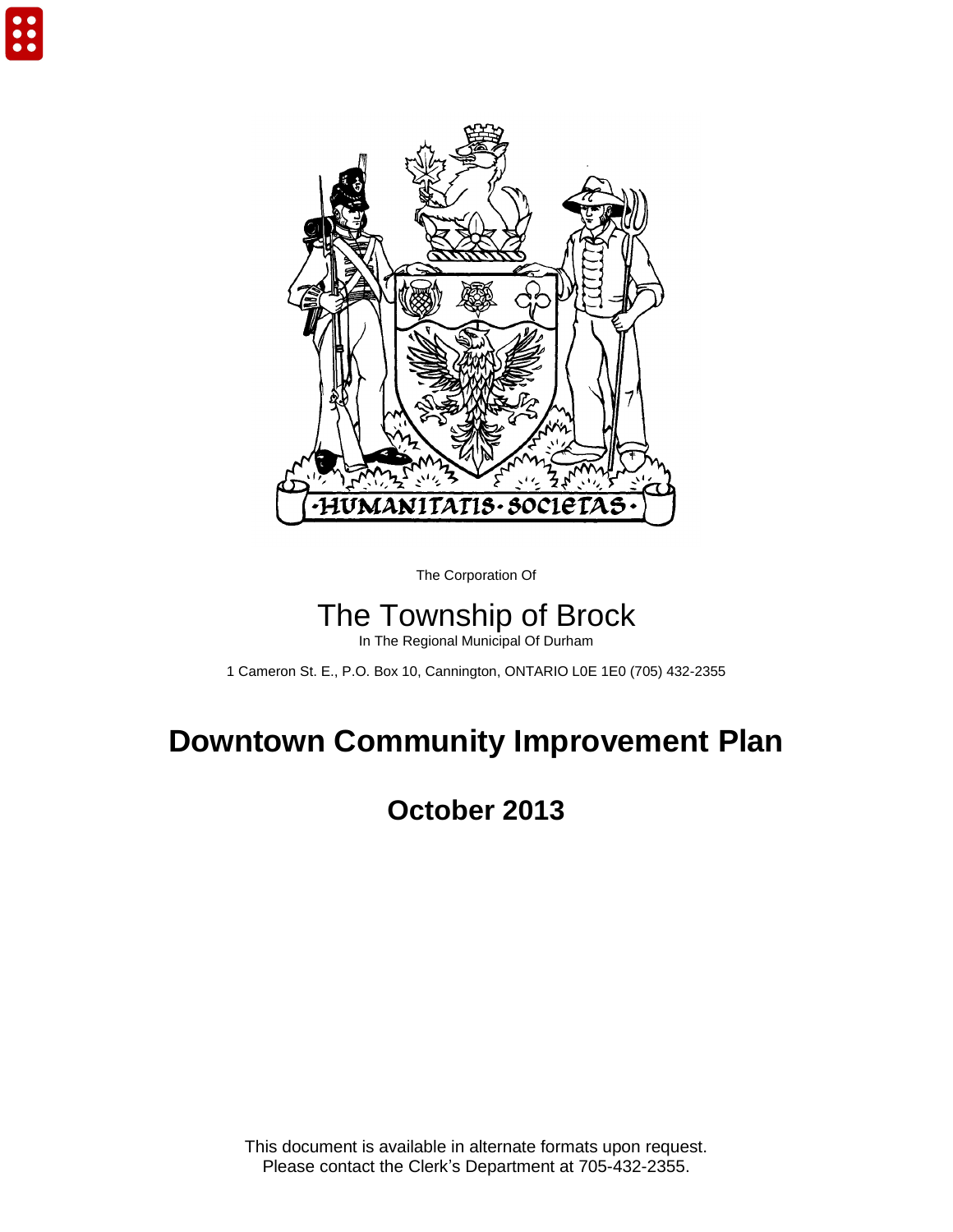#### **Township of Brock Downtown Community Improvement Plan**

**Part A - The Preamble** does not constitute part of the Community Improvement Plan. **Part B - The Community Improvement Plan** consists of the text and schedules. **Part C – The Appendices** provide additional information to the Plan and do not constitute part of the Community Improvement Plan.

## **Part A - The Preamble**

#### **Background**

Section 28(1) of the *Planning Act*, a "community improvement project area" is defined as "an area within a Township, the community improvement of which, in the opinion of Council, is desirable because of age, dilapidation, overcrowding, faulty arrangement, unsuitability of buildings or for any other environmental, social or community economic reason". For the purposes of carrying out a community improvement plan, the municipality may:

- acquire, hold, clear, grade or otherwise prepare land for community improvement;
- construct, repair, rehabilitate or improve buildings on land acquired or held by it in conformity with the community improvement plan;
- sell, lease or otherwise dispose of any land and buildings acquired or held by it in conformity with the community improvement plan;
- make grants or loans to registered or assessed owners, to pay for the whole or any part of the cost of improving lands and buildings in conformity with the community improvement plan;
- enter into agreements for the carrying out of studies and the preparation and implementation of plans and programs for the development and improvement of the Township.

Section 365.1 of the *Municipal Act, 2001* allows municipalities to pass a by-law providing municipal property tax assistance to property owners as an incentive for environmental rehabilitation. The tax assistance can be in the form of a cancellation or deferral of taxes for the rehabilitation and development period. The Ministry of Finance can approve matching education property tax assistance for eligible properties. An eligible property is defined as a property for which a phase two environmental site assessment has been conducted,; is in a community improvement project area for which a community improvement plan is in effect containing provisions in respect of tax assistance under this section; and that, as of the date the phase two environmental site assessment was completed, did not meet the standards that must be met under subparagraph 4 i of subsection 168.4 (1) of the *Environmental Protection Act* to permit a record of site condition to be filed under that subsection in the Environmental Site Registry.

Additionally, projects within the CIP Project Area could have the potential to receive financial assistance in support of initiatives that advance the goals of the Regional Official Plan through Durham's Regional Revitalization Program (2008). To be eligible, projects must conform with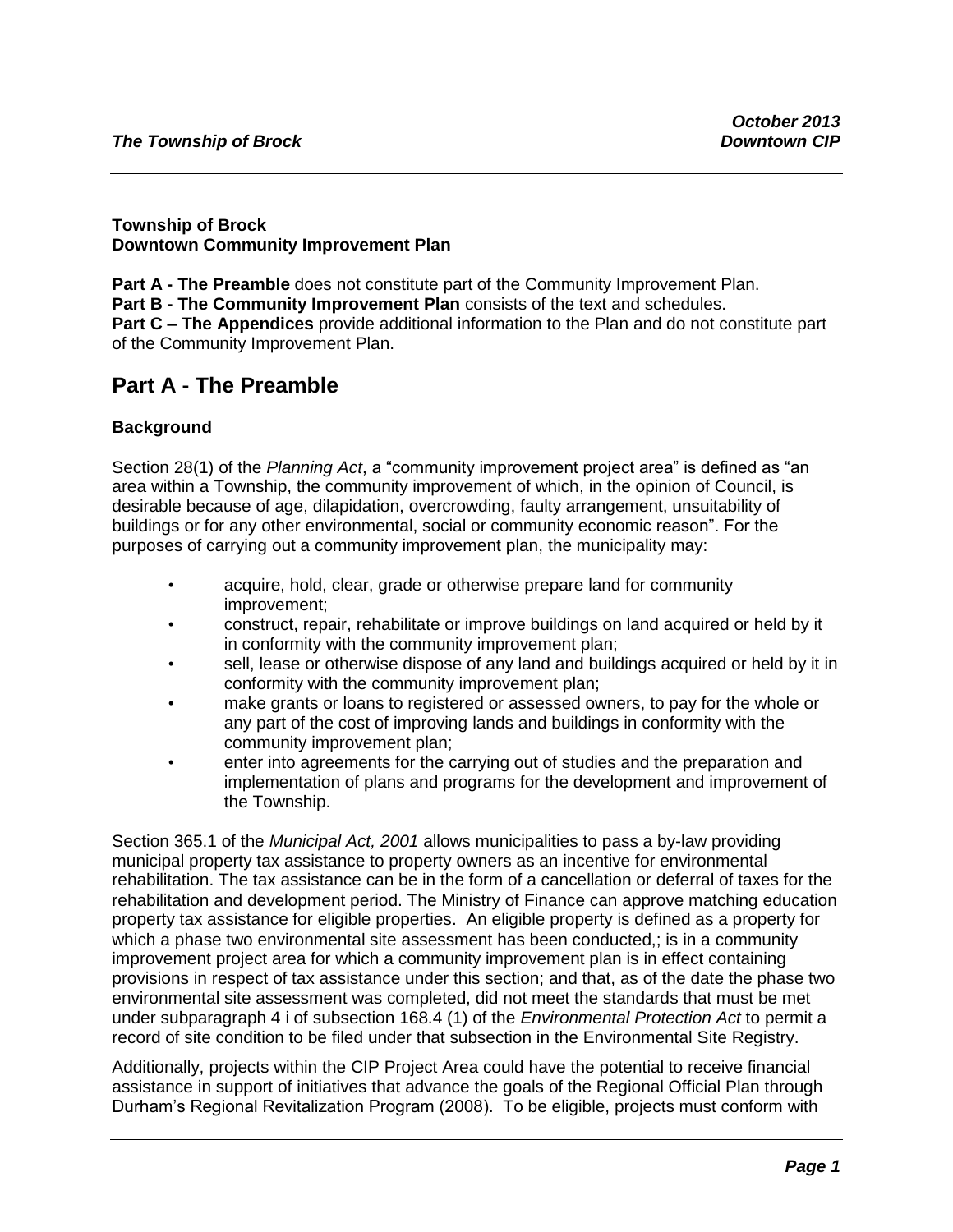and support Regional Official Plan policies; encourage both residential and employment growth; and entail significant and substantial revitalization and/or development. Examples of eligible project types include: new construction; addition(s) to existing development; redevelopment; and brownfield redevelopment.

### **Enabling Official Plan Policies**

The Township of Brock has prepared a number of strategic documents – Official Plan (2006) and related background studies including Options for Economic Development (2005); Beaverton Commercial Expansion Study (1990), previous Community Improvement Plans (1986, 1988 and 1990) for each urban area; Harbour Development Plan (1997), Urban Design Study for Beaverton Downtown (1997) and, Heritage Designation By-laws for the old Town Halls in each Regional Centre. All of these documents recognize the Regional Centres of Beaverton, Cannington and Sunderland as vital commercial and community areas which are important to the quality of life in the Township.

The Township's Official Plan (Section 2.1) is built upon a community vision that states:

#### *The Township of Brock is one municipality, comprised of a number of communities that are complementary, linked, innovative and cooperative in supporting the residents who live, work and raise families in a safe environment where industry, commerce and agriculture continue to prosper.*

The Official Plan identifies five Strategic Directions that are interrelated and deal with the most important aspects of life in the Township: maintaining and enhancing the quality of life; creating a balance within each of the urban communities; economic development; the natural and cultural environment; and, the agricultural community (Section 2.2.1).

The Official Plan encourages the concentration of urban and economic development into the three urban areas of Beaverton, Cannington and Sunderland where municipal services are available. The Township will pursue economic development to its fullest potential, in a manner that enhances natural resources, with due consideration for the environment and the social needs of the community. Development must be sustainable over time. Reuse and redevelopment of lands in these settlement areas is recognized as a more sustainable approach to growth.

Community improvement policies have been included in Section 4.6 – Community Improvement of the Official Plan. These policies encourage the maintenance, rehabilitation and redevelopment of commercial and employment areas. In addition to designating the Urban Areas of Beaverton, Cannington and Sunderland as Community Improvement Project Areas (Section 4.6.1), the Plan also gives priority to the Regional Centres in each of the urban areas for preparation of Community Improvement Plans (Section 4.6.4).

The preparation of a Downtown Community Improvement Plan is an expression of the Township's commitment to supporting local economic development and tourism and, especially, the small businesses which are located in these areas.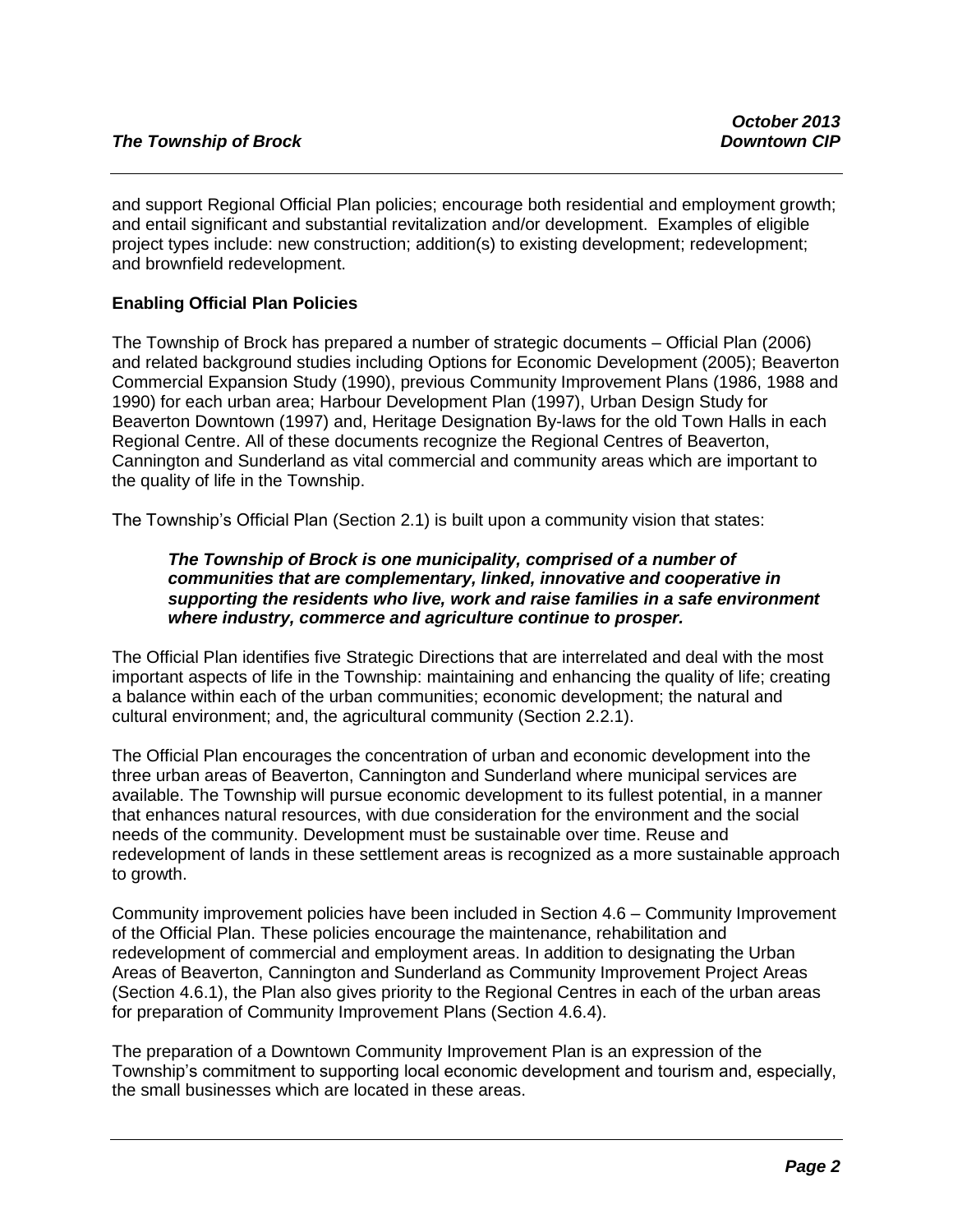#### **Purpose of the Plan**

The Plan reflects the vision of the community for the community improvement project areas and establishes revitalization goals and priorities for action. The Township, using new tools available to it by the adoption of the Downtown Community Improvement Plan, will stimulate private investment in revitalization efforts.

In summary, the Downtown Community Improvement Plan is the vehicle for focussing and stimulating action and investment by public, private and community partners in the downtowns of Beaverton, Cannington and Sunderland.

#### **The Planning Process**

The municipality has completed a number of studies and reports addressing the need to promote viable downtowns. In addition, various capital projects have been undertaken in the form of road/street reconstructions inclusive of decorative design elements (interlocking brick and new street lighting). Further, the municipality has had the benefit of community organizations and service clubs to purchase planters, other amenities, and seasonal events which serve to promote the downtowns as destination points for residents and visitors.

The municipality has participated in two First Impressions Community Exchange (FICE) Programs (Beaverton and Sunderland) which resulted in a number of suggestions for improvement. It is anticipated that a FICE will be held for Cannington in the near future. In addition, the municipality completed a Business Retention & Expansion Study during the summer of 2008. In addition, the municipality conducts regular meetings with members of the business community within each of the urban areas to provide municipal updates and to identify issues of concern.

Beaverton is participating in a Downtown Revitalization Initiative in accordance with the requirements of the Ontario Ministry of Rural Affairs focussing on the four pillars: economic development, leadership and management, marketing and promotion, and physical improvements. This initiative is being guided by a steering committee appointed by Council with representation from both within and outside the downtown and is supported by staff from the Province, Region and Township.

As part of this initiative, a streetscape design study is being prepared to address improvements to the public element inclusive of signage, gateways, street lighting, sidewalks, street furniture, plantings, park spaces, pedestrian cross-walks, and landscaping measures. In addition, guidelines for façade improvements will be prepared with illustrations to stimulate private investment.

The streetscape design plan will also incorporate a number of opportunities for public consultation including stakeholder meetings, public consultation.

While the majority of public consultation is focussed on the Beaverton revitalization initiative, the primary objective of the Downtown Community Improvement Plan is to incorporate those financial incentive strategies identified in sections 3.1 and 3.3 to support the goals and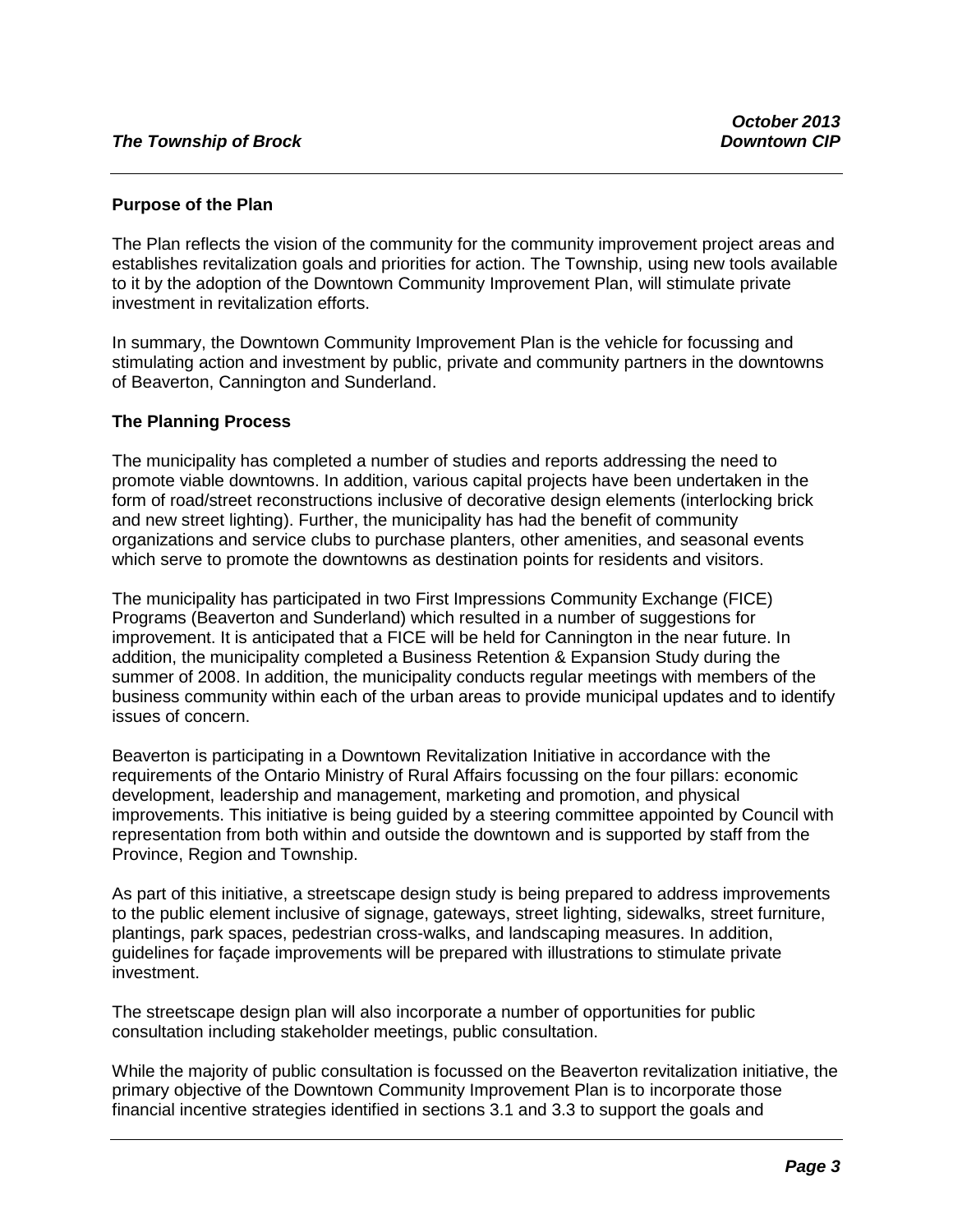objectives found within section 2.0. Most importantly, the inclusion of these strategies will permit potential applicants from the Cannington and Sunderland downtowns equal opportunity to participate in such programs without undue delay.

Finally, a statutory public meeting was held on August 12, 2013 in accordance with the requirements of the *Planning Act, RSO 1990,* as amended*.* The results of this meeting, together with written submissions, were considered in finalizing the Downtown Community Improvement Plan.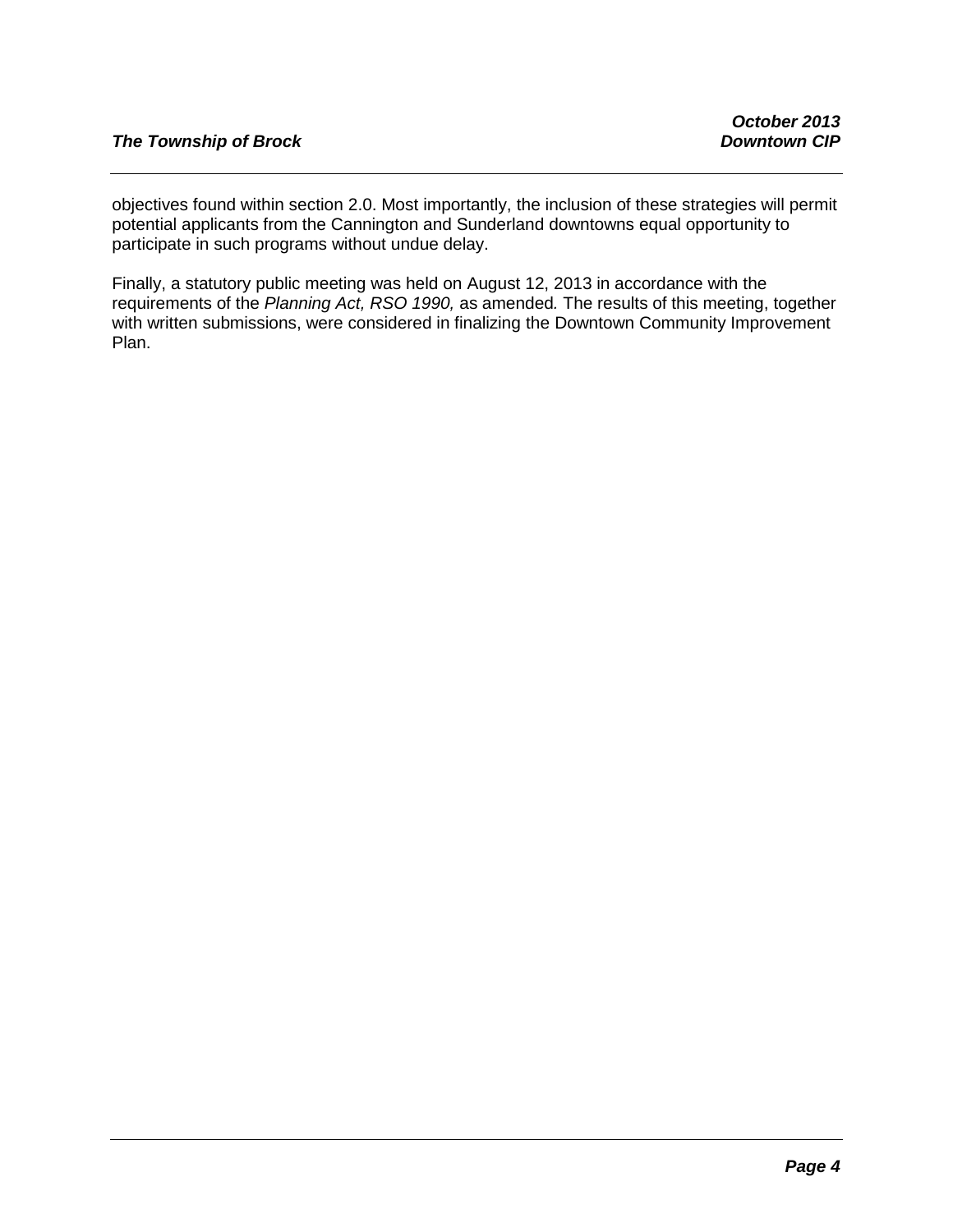## **Part B - The Community Improvement Plan**

#### **1.0 Applicability**

- 1.1 The provisions of this Community Improvement Plan shall apply to the Community Improvement Project Areas of Beaverton, Cannington and Sunderland and more specifically the Regional Centres as designated within the Official Plan. This Downtown Community Improvement Plan applies to the areas shown on Schedules A, B, and C of this Plan.
- 1.2 The authorization for the Township to undertake community improvement planning is provided in Section 4.6 of the Official Plan of the Township of Brock.

#### **2.0 Goals & Objectives**

- 2.1 The Goals of the Downtown Community Improvement Plan are:
	- a) To achieve the community's vision for the Community Improvement Project Areas, namely:

To recognize the vital role of downtowns in community life. Residents and visitors live, work, shop and play in the downtowns. As a result of efforts to create attractive streetscapes, downtowns are busy shopping and tourist destinations. The downtowns are people places supporting events, community services and leisure activities and are the preferred places to shop for local residents.

- b) To focus investment in several strategic areas:
	- Beautification of both public spaces and private properties in the downtowns;
	- Revitalization of commercial activity;
	- Promotion of tourism:
	- Expansion of residential choices:
	- Intensification through redevelopment and reuse of vacant and underutilized properties;
	- Preservation of heritage and architecturally significant buildings;
	- Promotion of sustainable development including energy efficiency; and,
	- Environmental rehabilitation of properties where environmental contamination is present.
- c) Increase tax assessment and revenues for the Township
- d) To establish an implementation strategy that can sustain, focus and coordinate the efforts of the municipal government, the business community and community organizations in the implementation of the Plan.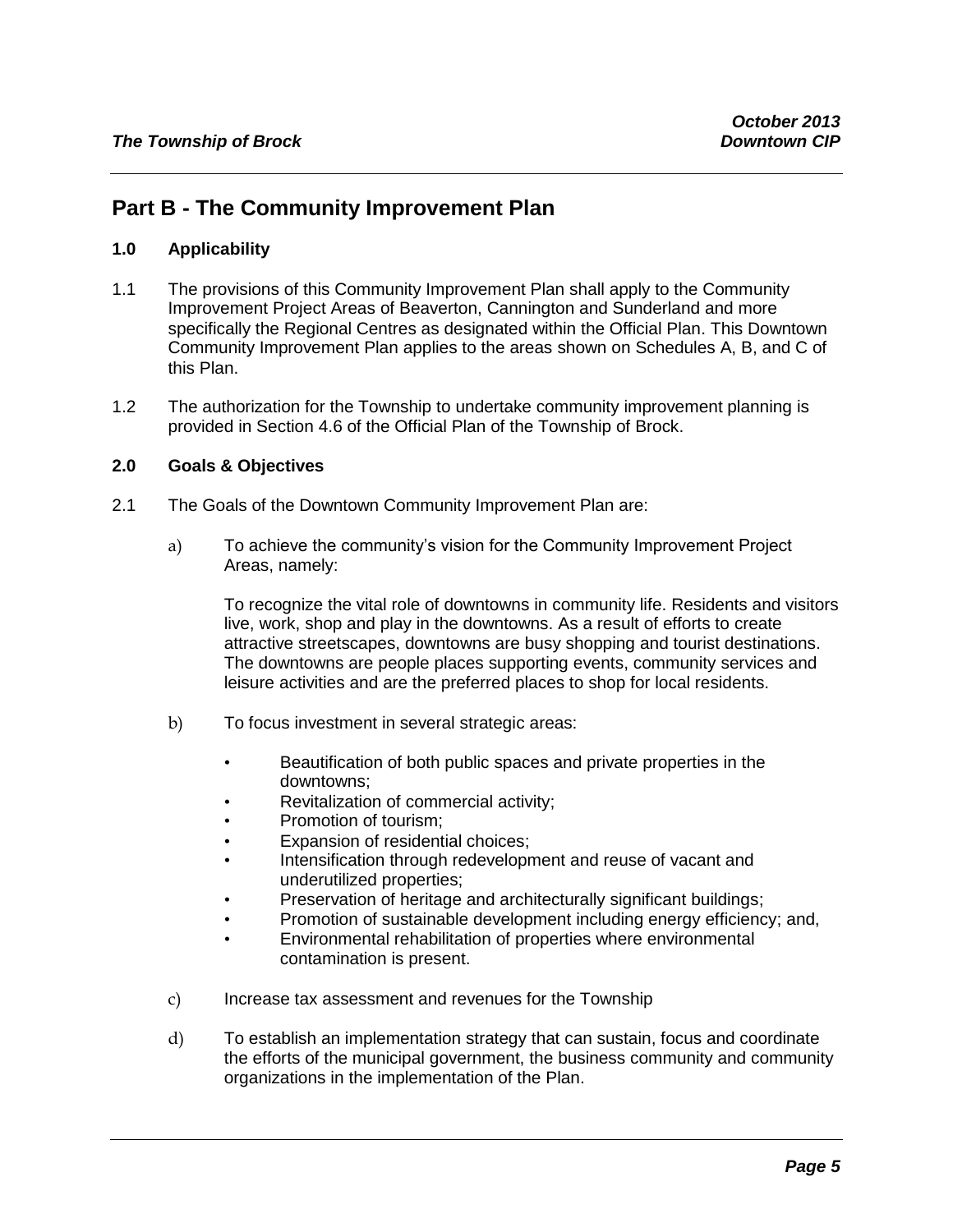- 2.2 The Objectives of the Downtown Community Improvement Plan are to encourage:
	- a) The Township to be an active partner providing technical support and financial incentives in order to trigger private sector investment consistent with the Goals of the Plan.
	- b) The Township to participate in key community projects in support of the Goals of the Plan.
	- c) Property owners, investors and community organizations to invest in property improvements, environmental rehabilitation and redevelopment of brownfield sites, and undertake community projects and related activities consistent with the Goals of the Plan.

#### **3.0 Scope of Plan – Part I:**

The Township will work with community partners to undertake the following projects, programs and activities within the areas shown on Schedules A, B, and C.

#### 3.0.1 Beautification

Programs and projects undertaken for beautification are intended to improve pubic spaces and facilities, streetscapes and private buildings. These improvements will maintain and enhance the economic vitality and community atmosphere of the downtown. Beautification efforts will attract shoppers, tourists, investors and, new businesses and residents to the downtowns.

Where design guidelines exist, they will direct private investment in the renovation of existing buildings, both facades improvements and interior upgrades, and the development of new buildings. Guidelines will direct public investment in streetscaping and signage. Guidelines will also encourage improvements in accessibility to downtown buildings, enhance public safety and, promote sustainable development.

#### 3.0.2 Commercial Revitalization

The occupancy of underutilized properties, vacant lands and vacant storefronts is set as a priority action for the plan. Commercial revitalization is also intended to maintain and enhance the quality of life in the downtowns. The intent of these initiatives is to preserve existing commercial uses and encourage the establishment of new commercial uses in the downtowns as a result of owners making improvements to their properties. Tourism-related projects that attract both residents and visitors during regular business hours and during evenings and weekends are important to commercial revitalization. It is expected that revitalization initiatives in the community improvement project areas will work together with existing activities such as those of the business, tourism and arts organizations in marketing and event planning.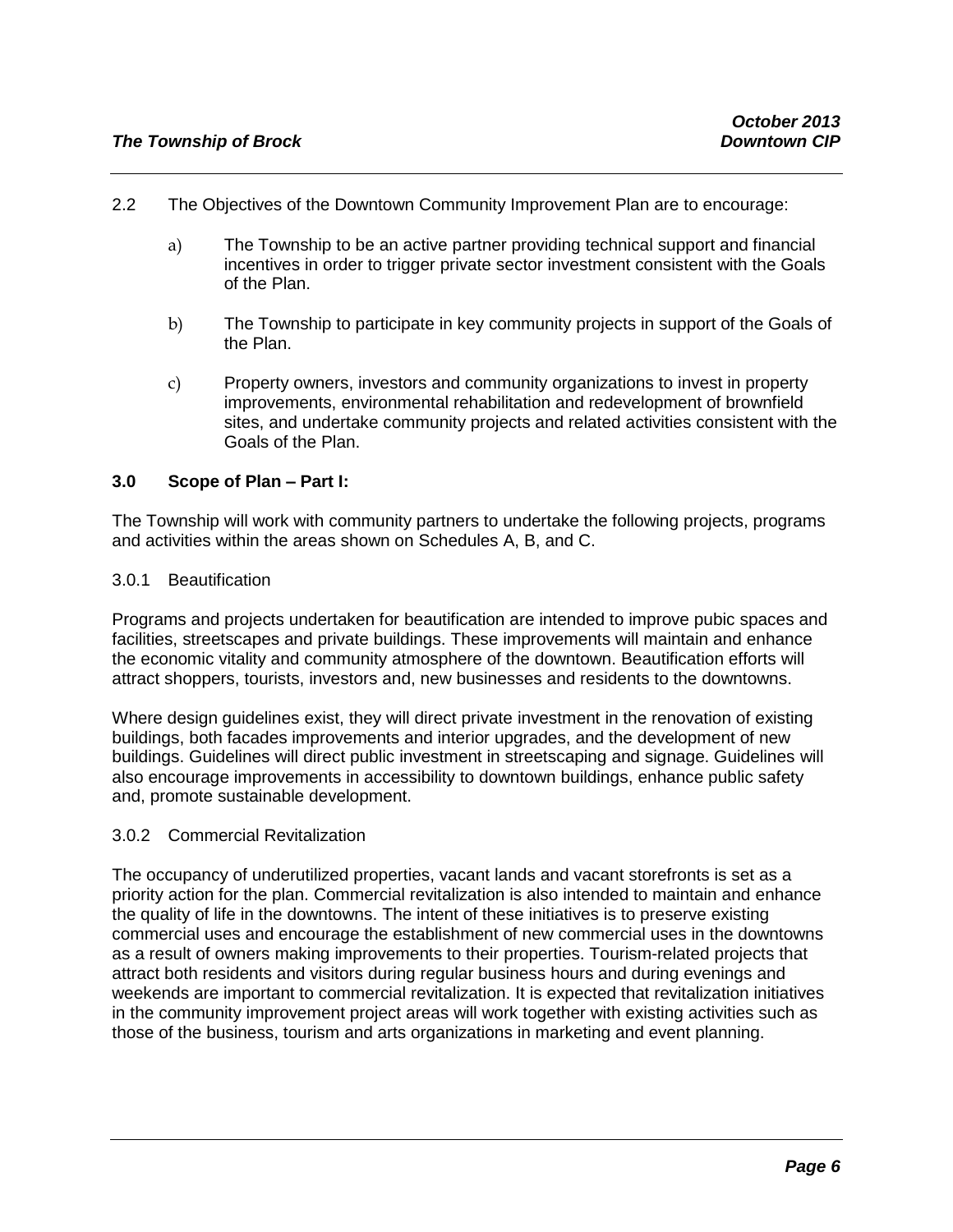#### 3.0.3 Expansion of Residential Choices

Downtown residential development enlarges the residential choice available in the community, provides an immediate consumer base for local businesses enhances public safety and, helps support downtown activities into the evening and throughout the weekend. Programs undertaken for downtown housing are provided in response to business owners' support for new residential development in upper floors of commercial buildings and new residential and mixed-use developments on vacant or underutilized lands. Property owners and investors are encouraged to access federal and provincial programs supporting the provision of affordable housing. Proposals that have accessed these programs and that have affordable housing components will have priority in terms of municipal programs supporting the expansion of housing choices. In general, new residential uses within the floodplain of the Beaver River shall be discouraged.

#### 3.0.4 Promotion of Tourism

The Township will work with property owners and community partners to expand amenities. Business owners and associations are encouraged to do a number of things that support tourism – establish uniform business hours, downtown themes and retail lines, increase hospitality services and, undertake tourism training.

#### 3.0.5 Intensification

Programs are intended to encourage property owners to undertake development on vacant or underutilized sites. Projects may include introduction of residential units, mixed use developments and commercial developments. Some projects may require the acquisition of several properties or cooperation among property owners to accommodate the proposed intensification project.

Redevelopment opportunities may also include capital improvement projects that will be undertaken by the Township to support intensification. The Township will seek support from the provincial and federal governments for infrastructure projects consistent with the Goals of the Plan. Within the Beaverton urban area, intensification within the floodplain of the Beaver River shall be discouraged.

#### 3.0.6 Preservation of Heritage and Architecturally Significant Buildings

The downtowns contain a number of buildings that are historically and/or architecturally significant. Building improvements should be in keeping with the character of these buildings. Programs will support preservation efforts.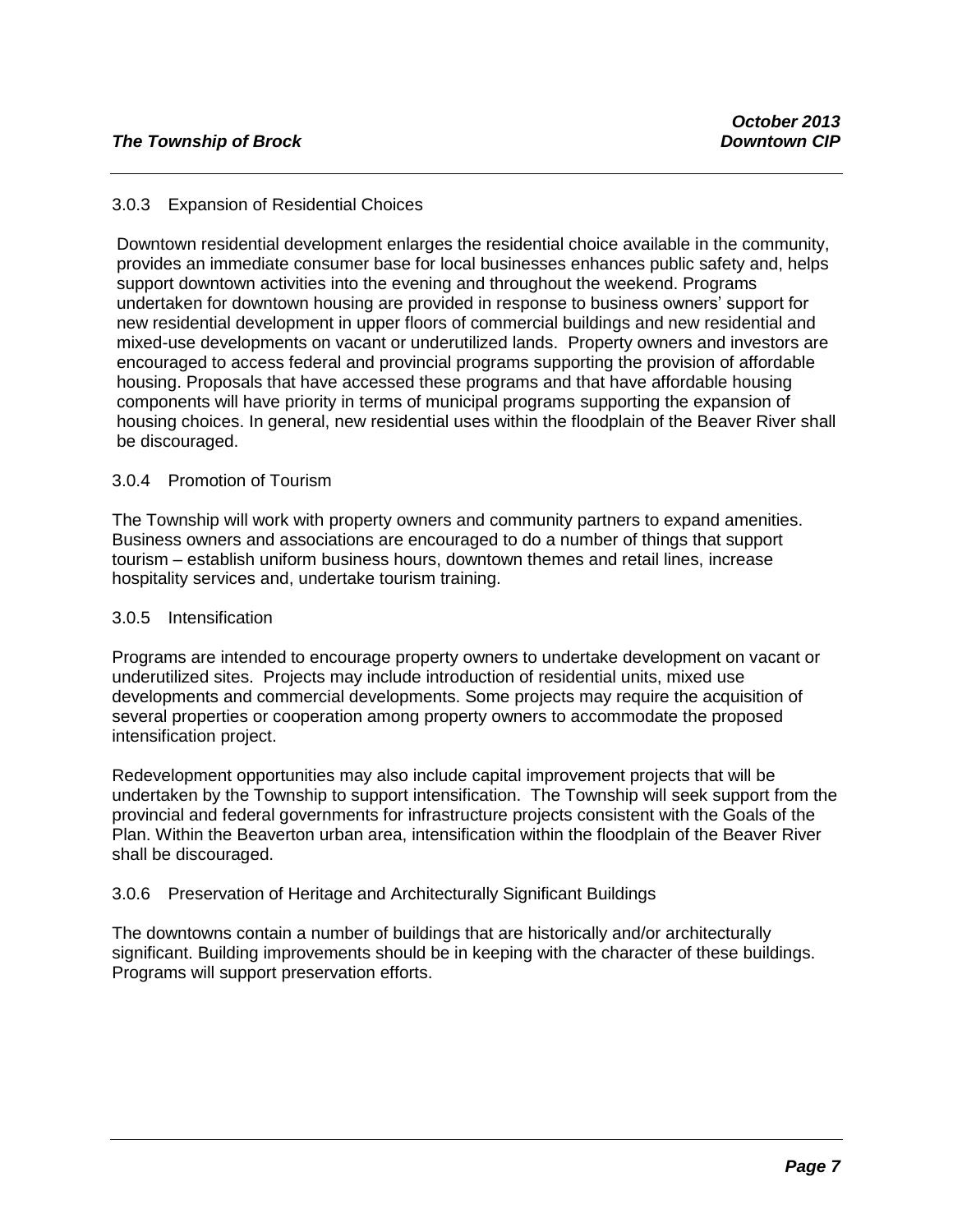#### 3.0.7 Promotion of Sustainable Development

There is increasing interest in meeting sustainable development goals including energy efficiency. The development of design guidelines will promote and programs will support sustainability for both new construction and rehabilitation of existing buildings. Opportunities to avoid, minimize, and/or mitigate impacts associated with the quality and quantity of urban runoff shall be considered as part of applications for development and site alteration. The implementation of innovative stormwater techniques (e.g. grassed swales and permeable pavement) shall be encouraged where appropriate.

#### 3.0.8 Community Projects

The Township will promote and encourage community partners to undertake projects that are consistent with the Goals of the Plan and have broad community support.

#### 3.0.9 Public/Private Partnerships

The Township will work with property owners and investors to encourage projects that support the Goals of this Plan including mixed use and/or residential developments. The Township will seek to support these projects with appropriate improvements to infrastructure and management of land assets.

#### **3.1 Financial Incentive Strategy – Part I:**

The Township may offer technical support and financial incentives. Incentives are intended to stimulate private investment in revitalization efforts consistent with the Goals of the Plan. The primary purpose of these programs is the improvement of existing commercial properties and the introduction of new residential units in the three downtowns. Existing residential properties may be eligible for grants relating to preservation of heritage and architecturally-significant buildings and/or the addition of new residential units.

The programs described below in sections 3.1.1, 3.1.2, 3.1.3, 3.1.4, and 3.1.5 derive their authority from provincial legislation other than Section 28 of the Planning Act but are included here to augment and support the improvement efforts of the Community Improvement Plan. Additional detail on these programs is found in Appendix A.

The Township may offer the following incentive programs:

3.1.1 Planning and Building Fees Rebate Program - may offer a grant rebating all or a portion of fees to property owners undertaking work consistent with the goals of the Community Improvement Plan including the improvement of buildings or land as described in Section 3.0 of the Plan. A grant is made following successful completion of approved work.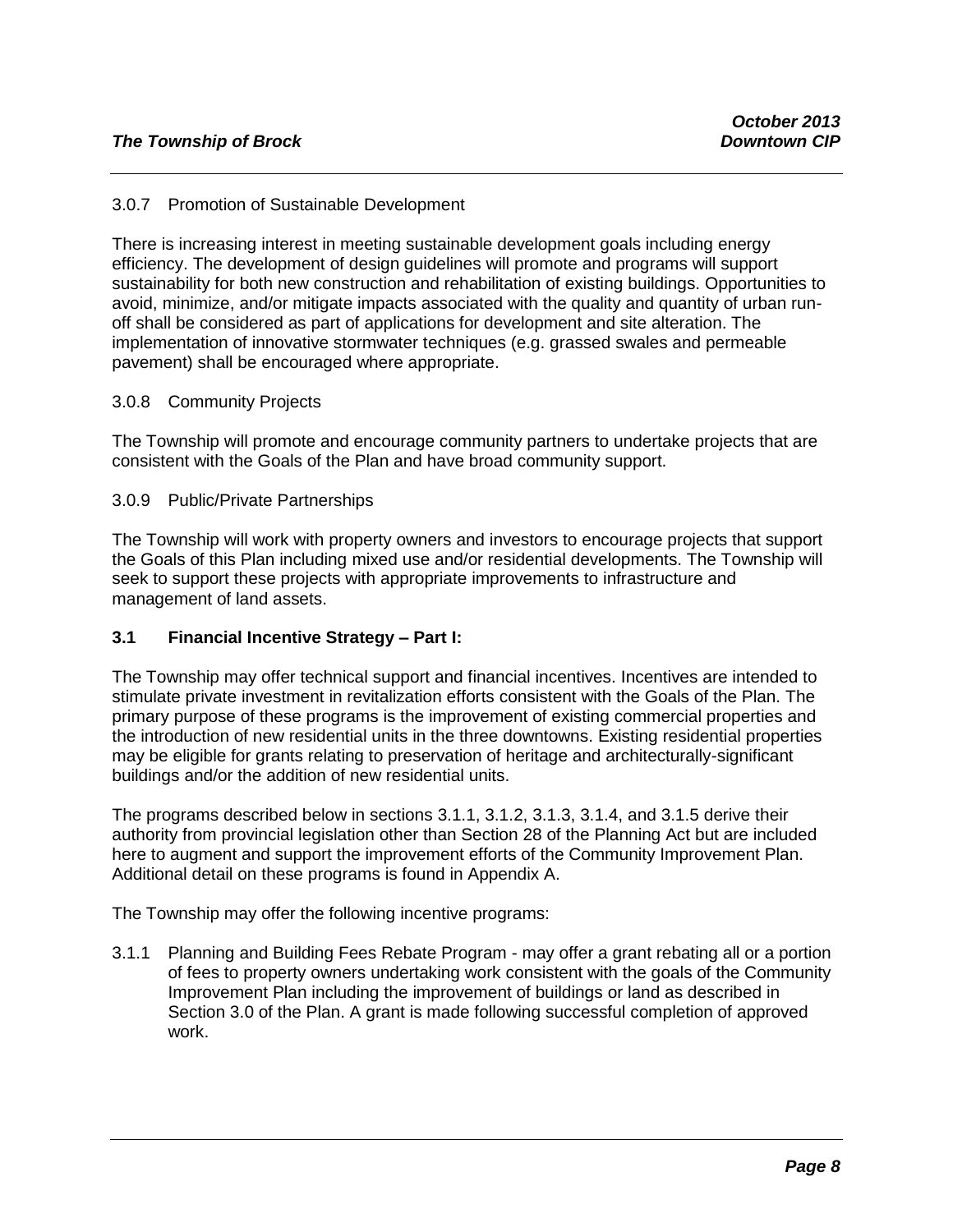- 3.1.2 Development Charges Rebate Program may offer a grant rebating all or a portion of charges to property owners undertaking work consistent with the goals of the Community Improvement Plan including the addition of new residential units, improvement of buildings or land as described in Section 3.0 of the Plan. A grant is made following successful completion of approved work.
- 3.1.3 Parkland Dedication Rebate Program may offer an exemption from the requirements for parkland dedication pursuant to sections 42 and 51.1 of the *Planning Act, R.S.O. 1990*, as amended, to property owners undertaking work consistent with the goals of the Community Improvement Plan including the addition of new residential units, improvement of buildings or land as described in Section 3.0 of the Plan. The requirement for parkland dedication is waived or, if cash-in-lieu is being employed, a grant is made to the property owner following successful completion of approved work.
- 3.1.4 Parking Standard Rebate Program may offer an exemption to property owners undertaking work consistent with the goals of the Community Improvement Plan as described in Section 3.0 of the Plan. This exemption is limited to improvement work resulting in the addition of new residential units within the existing floor space of a commercial building. The requirement for parking is waived or, if cash-in-lieu is being employed, a grant is made to the property owner following successful completion of approved work
- 3.1.5 Heritage Property Tax Relief Program as permitted under the *Ontario Heritage Act, R.S.O. 1990*, as amended, the Township may designate heritage buildings and, as permitted under the *Municipal Act, S.O. 2001*, as amended, the Township may pass a bylaw to establish tax relief for property owners of designated heritage buildings. The Township may offer tax relief from the municipal portion of property taxes where restoration and preservation work, consistent with the goals of the Community Improvement Plan as described in Section 3.0 of the Plan and with design guidelines approved by the Township, has been successfully completed.
- 3.1.6 Property Tax Increment Equivalent Grant Program may offer grants to property owners who improve buildings or land consistent with the goals of the Community Improvement Plan as described in Section 3.0 of the Plan and with design guidelines approved by the Township. The program offers a grant equivalent to the incremental increase in the municipal portion of property taxes resulting from the improvements to the property. The grant will be offered to the property owner following successful completion of the approved work.
- 3.1.7 Commercial Façade Improvement Program may offer grants and loans to property owners who are undertaking commercial façade improvements consistent with design guidelines approved by the Township. The grant will be paid to the property owner following successful completion of the approved work. The interest-free loan will be advanced upon registration of a loan agreement.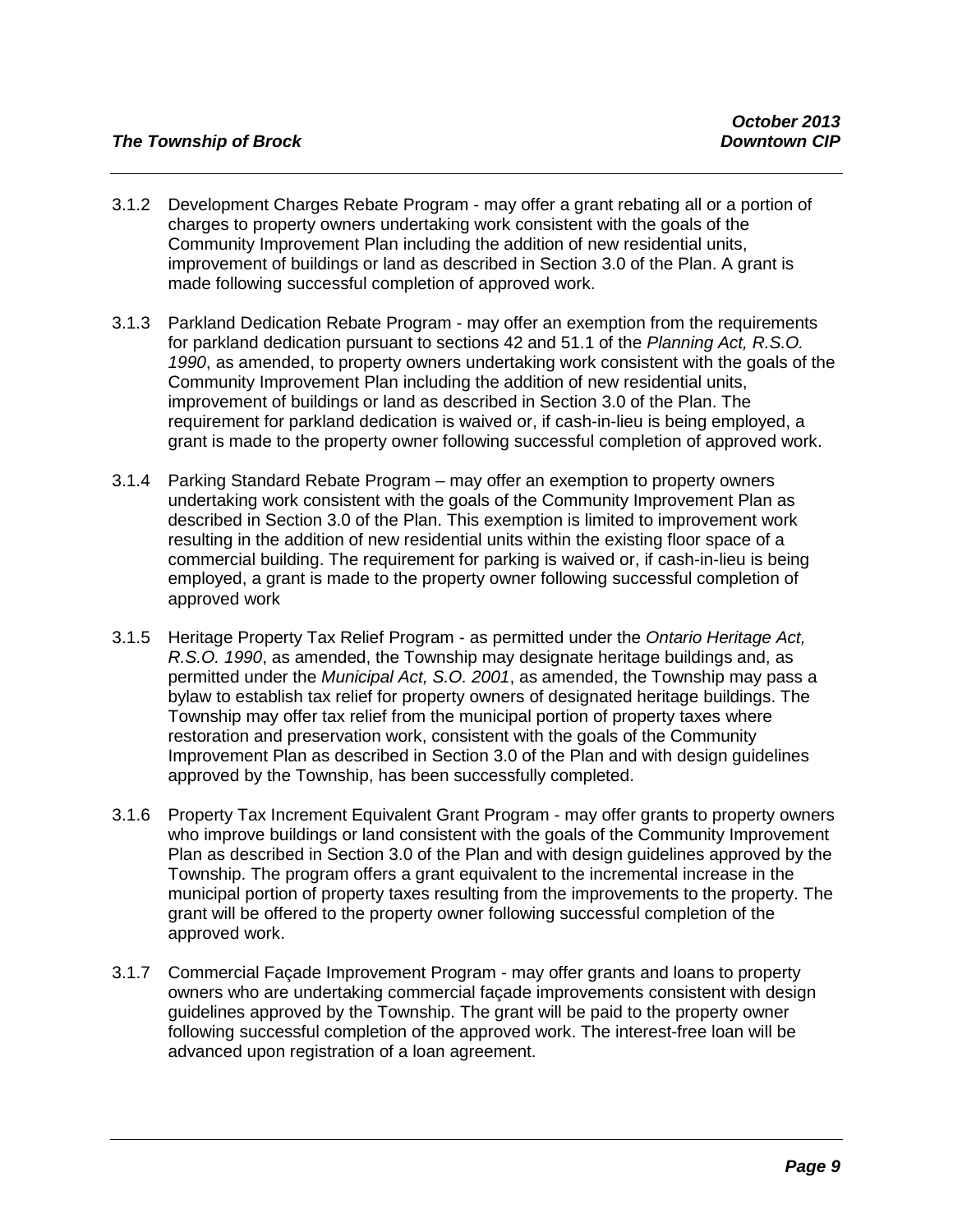- 3.1.8 Residential Conversion and Rehabilitation Program may offer grants and loans to property owners who add new residential units or improve existing residential units within existing upper floor space of commercial buildings consistent with the goals of the Community Improvement Plan as described in Section 3.0 of the Plan. The grant will be paid to the property owner following successful completion of approved work. The interest-free loan will be advanced upon registration of a loan agreement.
- 3.1.9 Design Studies Program may offer grants to property owners for preparation of design studies for: heritage restoration and architectural preservation work; safety and building code audits; and/or, energy ('green') audits. The design study must be consistent with design guidelines approved by the Township. The grant will be paid to the property owner upon successful completion of the approved work. The Township may provide a copy of the study to any subsequent applicant to facilitate rehabilitation of the property, if the work has not proceeded or been completed.
- 3.1.10 Project Feasibility Studies Program a grant to property owners for preparation of feasibility studies such as: market/export analyses; marketing strategies; labour and training requirements; productivity studies; or, other studies as approved by the Township. The feasibility study must support a small business start-up, business expansion, or new product development in one or more of the creative business clusters. The grant will be paid to the property owner upon successful completion of the study. If the business owner does not implement the feasibility study, the Township may make the findings of the study available to others with the exception of any proprietary data specific to the applicant.

#### 3.2 **Scope of Plan - Part II (Brownfields):**

The Township will work with investors, property owners and community partners to undertake the following projects, programs and activities within the areas shown on Schedules A, B, and C to rehabilitate and redevelop brownfield sites that meet the eligibility criteria set out in Section 3.3. A glossary of key terms is provided at the end of this section.

#### 3.2.1 Environmental Rehabilitation

Programs are intended to support a phased process of environmental assessment and land use planning resulting in the creation of a remedial work plan. The work plan shall set out: the environmental rehabilitation work that is required in order for the desired reuse and redevelopment of the site to proceed; and, the means by which remediation can be safely completed before and during the construction phases of the project.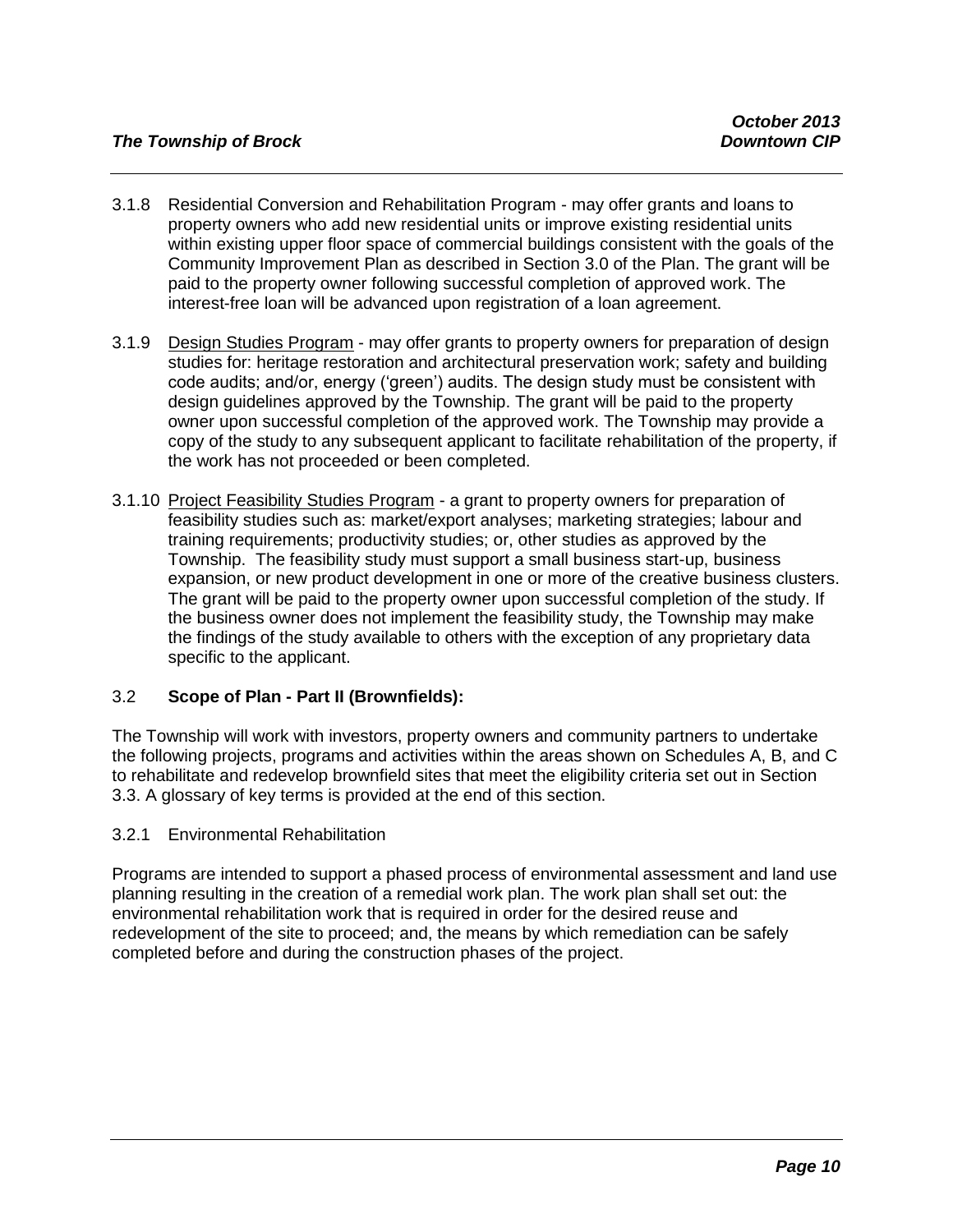#### *The Township of Brock Downtown CIP*

3.2.2 Redevelopment, Intensification and the Expansion of Commercial Activity, Tourism and Residential Choices

Programs are intended to encourage investors and property owners to redevelop brownfield sites. Desirable new uses include medium to high density residential units, mixed use developments including commercial space, resort and/or lifestyle developments and, public assets such as open space, and affordable housing. Some projects may require the acquisition of several properties or cooperation among property owners to accommodate the proposed project.

More intensive use of brownfield sites will make use of existing municipal investments in infrastructure, services and community facilities.

Where design guidelines exist, they will direct private investment undertaking redevelopment projects to support local beautification efforts and increase public access to open space and public facilities.

#### 3.2.3 Eligibility Criteria

Some properties in the project area are known or assumed to have contaminated soils or buildings. In some instances, the resale and redevelopment of these sites is difficult. In some instances, the declining condition of the property is having a negative impact upon adjacent properties.

The Township wishes to encourage the environmental rehabilitation and redevelopment of these sites to new uses supported by the Official Plan.

The following criteria have been established for the identification of sites eligible for the financial assistance as described in Section 3.3.

The eligibility criteria are:

- i. Evidence exists, based on past uses and practices and findings of a Phase I Environmental Site Assessment, that contamination is present on the property. Assistance is offered by a phased process in this Plan. Obtaining assistance in latter stages of the process will require that more advanced environmental studies be conducted to determine the specific nature of the contamination and the means of remediation established in a work plan.
- ii. The property is vacant, abandoned, idle or underutlilized and in its present condition is a detriment to the local economy and an impediment to the development of the area as set out in the municipal Official Plan.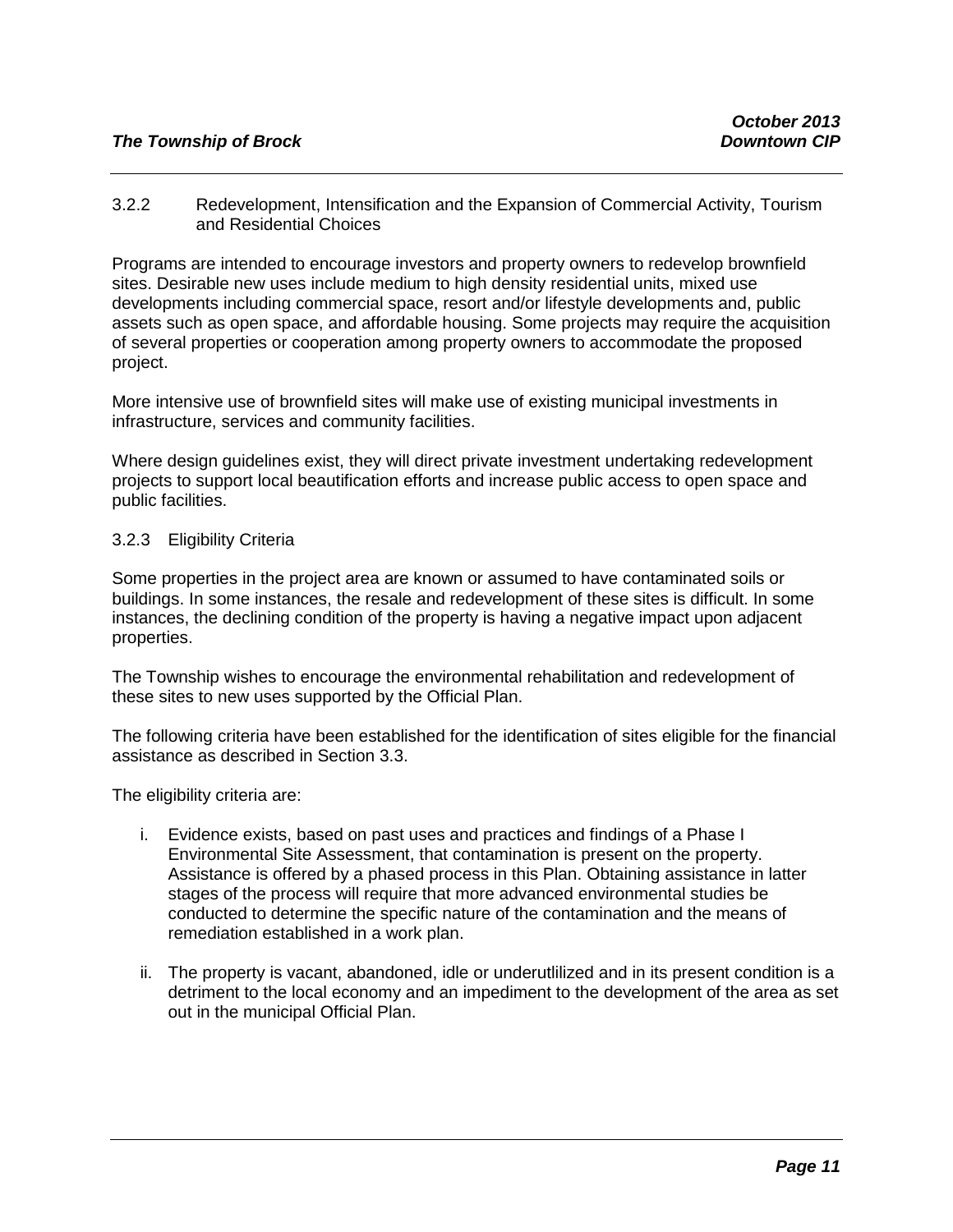iii. Reuse and redevelopment of the property is desired by the Township as demonstrated in planning documents or studies and as supported by the policies contained in the Official Plan.

Reuse and/or intensification of the property will make use of existing infrastructure, services and community facilities.

- 3.2.4 Glossary of Key Terms
	- i. Applicant: is a registered property owner or assessed property owner or any person, including a prospective purchaser, to whom a registered or assessed property owner has assigned, in writing, the right to act as their agent.
	- ii. Brownfield: is abandoned, vacant, idle or underutilized properties (land and/or buildings) where improvement, expansion, retrofit or redevelopment is complicated by environmental contamination from past uses and practices.
	- iii. Contamination: is chemical(s) is/are present in soil, groundwater, sediment or building materials at a concentration greater than background levels, or which exceeds the concentration established in Ontario Regulation 153/04 for existing or proposed land use.
	- iv. Environmental Rehabilitation: is any action taken to reduce the concentration of contaminants on, in or under the property in order to permit a Record of Site Condition to be filed in the Environmental Site Registry.
	- v. Property Tax Assistance: is the financial mechanism established pursuant to Section 365.1(1) of the *Municipal Act, 2001*.
	- vi. Qualified Person: is defined by Section 168.1 of the *Environmental Protection Act* and Ontario Regulation 153/04.
	- vii. Remedial Work Plan: is a plan to bring about the environmental rehabilitation of a site.
	- viii. Risk Assessment: is the scientific examination of the nature and magnitude of risk and definition of the effects on human and other receptors of the exposure to contaminants found on the site.
	- ix. Risk Management: is the implementation of a strategy to control or reduce the level of risk determined by the risk assessment.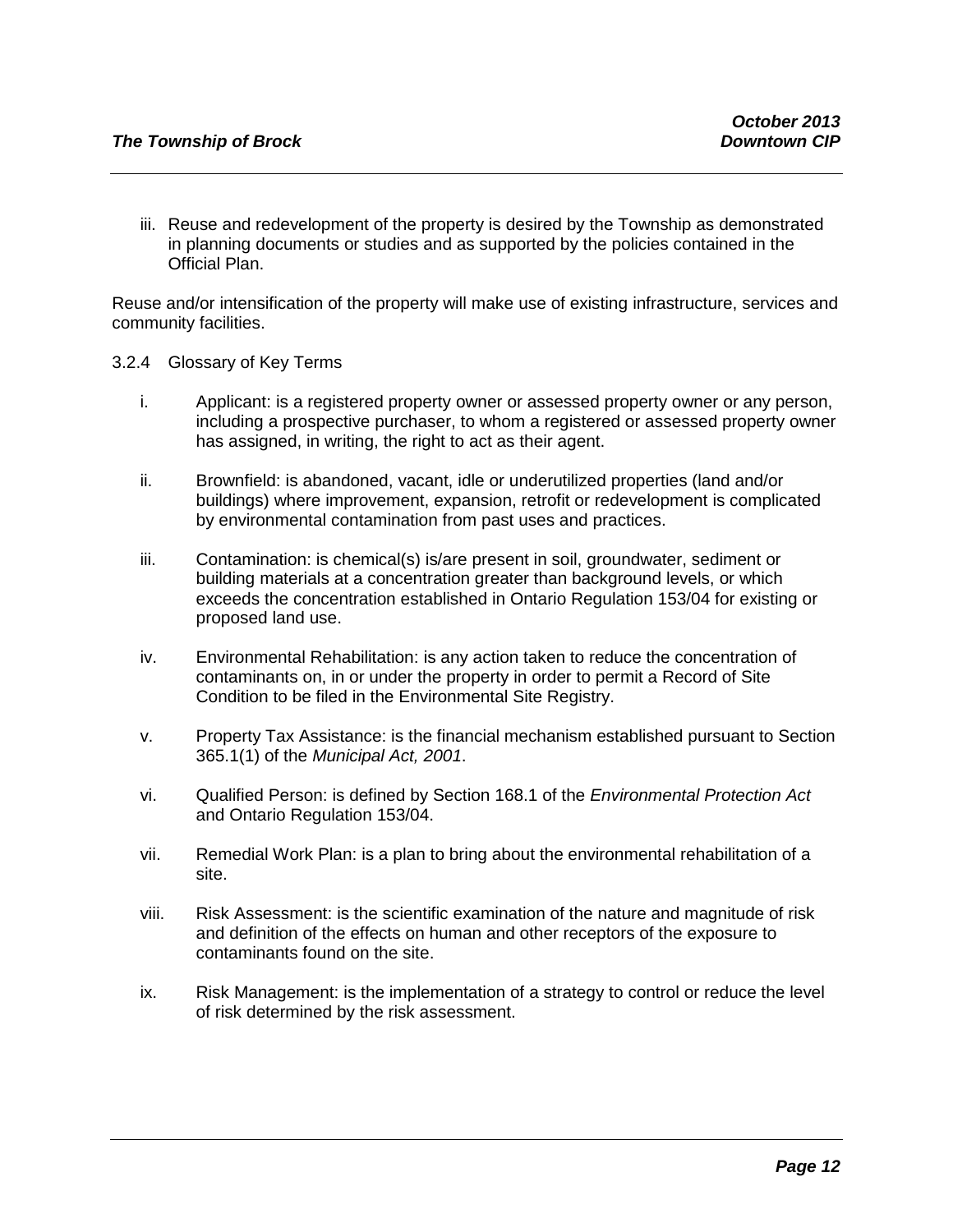#### **3.3 Financial Incentive Strategy – Part II (Brownfields):**

The Township may offer technical support and financial incentives to stimulate private investment in revitalization efforts consistent with the Goals of the Plan.

All of these programs are directed at the private sector and are designed to encourage private sector rehabilitation, reuse and redevelopment of brownfield sites consistent with the Goals of the Plan. These incentive programs can be used individually or together by an applicant.

A phased process is established.

The **Application Phase** begins with a pre-application consultation between the property owner or agent and the Township to explore issues and opportunities for the rehabilitation and redevelopment of the subject property. During this phase, the property owner shall have a Phase I Environmental Site Assessment completed by a qualified person. Dependent upon the findings of the Assessment, the property owner may proceed to make application for assistance with the necessary studies (environmental and feasibility). Studies are conducted and, as necessary, a remedial work plan and concept plans prepared.

The **Rehabilitation Phase** generally applies to the time period when the Remedial Work Plan is implemented. Planning and development decisions are finalized and all relevant planning and building applications and permits are secured. Work commences on site plan requirements. It is during this phase that Brownfield Tax Assistance can be applied.

The **Development Phase** covers the construction period for buildings and infrastructure and completion of site requirements.

The **Occupancy Phase** begins when construction has been completed and occupancy of buildings occurs. Reassessment of the property by MPAC for property tax purposes will occur.

| <b>Phase of Work</b>        | <b>Related Programs</b>                                                                                        |
|-----------------------------|----------------------------------------------------------------------------------------------------------------|
| <b>Application Phase</b>    | <b>Environmental Study Grant</b><br><b>Feasibility Study Grant</b>                                             |
| <b>Rehabilitation Phase</b> | <b>Brownfield Tax Assistance</b>                                                                               |
| Development Phase           | <b>Planning and Building Fees Rebate</b><br>Development Charges Rebate<br><b>Parkland Dedication Exemption</b> |
| Occupancy Phase             | Property Tax Increment Equivalent Grant                                                                        |

Programs are available to assist with each phase of work needed to rehabilitate, reuse and redevelopment brownfield sties: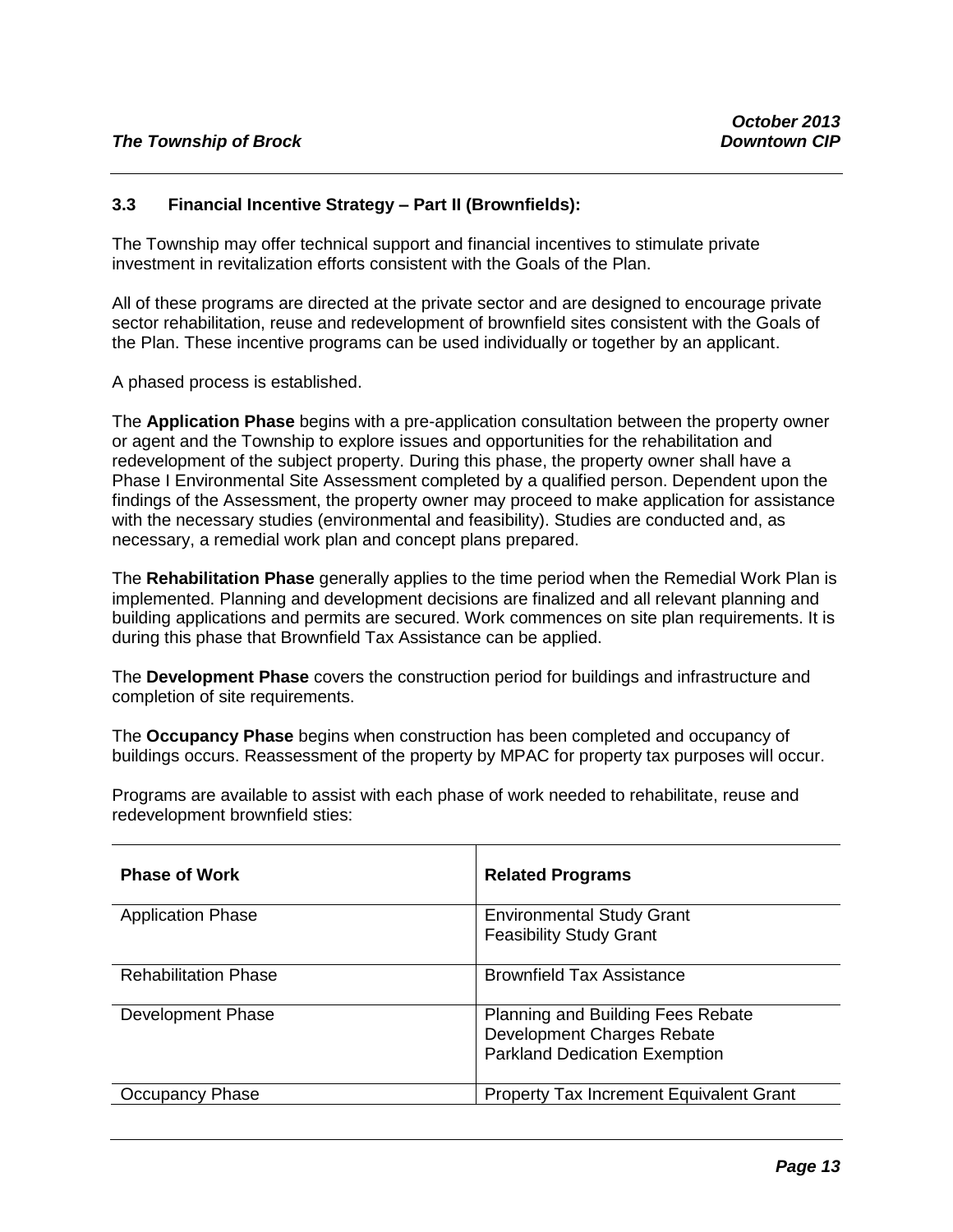The programs described below in sections 3.3.1, 3.3.2, 3.3.3, and 3.3.4 derive their authority from provincial legislation other than Section 28 of the *Planning Act, R.S.O. 1990* but are included here to augment and support the improvement efforts of the Brownfield Community Improvement Plan. Additional detail on these programs is found in Appendix B.

The Township may offer the following incentive programs:

- 3.3.1 Environmental Study Grant may offer a grant for the preparation of a Phase II Environmental Site Assessment, a Phase III Environmental Site Assessment, a Risk Assessment and/or a Remedial Work Plan. Environmental Study Grants shall only be offered on eligible properties as described in Section 3.2 of this Plan. A grant is made following submission of the study to the Township for review. The Township may provide a copy of the study to any subsequent applicant to facilitate rehabilitation of the property, if the work has not proceeded or been completed.
- 3.3.2 Feasibility Study Grant may offer a grant for the preparation of a structural analyses, evaluation of mechanical and electrical systems, building and site concept plans, market analyses or any other feasibility study as approved by the Township. Feasibility Study Grants shall only be offered on eligible properties as described in Section 3.2 of this Plan. A grant is made following submission of the study to the Township for review. The Township may provide a copy of the study to any subsequent applicant to facilitate rehabilitation of the property, if the work has not proceeded or been completed.
- 3.3.3 Brownfield Tax Assistance may cancel or defer the municipal portion of the property tax as per Section 365.1 of the *Municipal Act, 2001*. Brownfield Tax Assistance shall only be offered on eligible properties as described in section 3.2 of the Plan and where a Phase II Environmental Site Assessment has been conducted and demonstrated that the property did not meet the required standards under subparagraph 4i of Section 168.4(1) of the *Environmental Protection Act* to permit a Record of Site Condition to be filed in the Environmental Site Registry. In no case shall the total amount of tax assistance exceed the eligible costs of any action taken to reduce the concentration of contaminants on, in or under the property in order to permit a Record of Site Condition to be filed in the Environmental Site Registry. In no case shall the tax assistance exceed 3 years from the time the Township enacts a by-law permitting the tax assistance.

The by-law permitting the tax assistance will contain conditions required by the Township and by the Ontario Ministry of Finance. In order for the by-law to apply to education property taxes, prior to its enactment by the Township, it must be approved in writing by the Minister of Finance. The applicant may apply to the Minister of Finance for education property tax assistance for three years from the start date of the remediation (or longer in exceptional cases and with the approval of the Minister of Finance). Written approvals of matching education property tax assistance from the Minister of Finance may contain conditions that are different than those of the Township and education tax assistance may be delivered on a different timetable from tax assistance offered by the Township.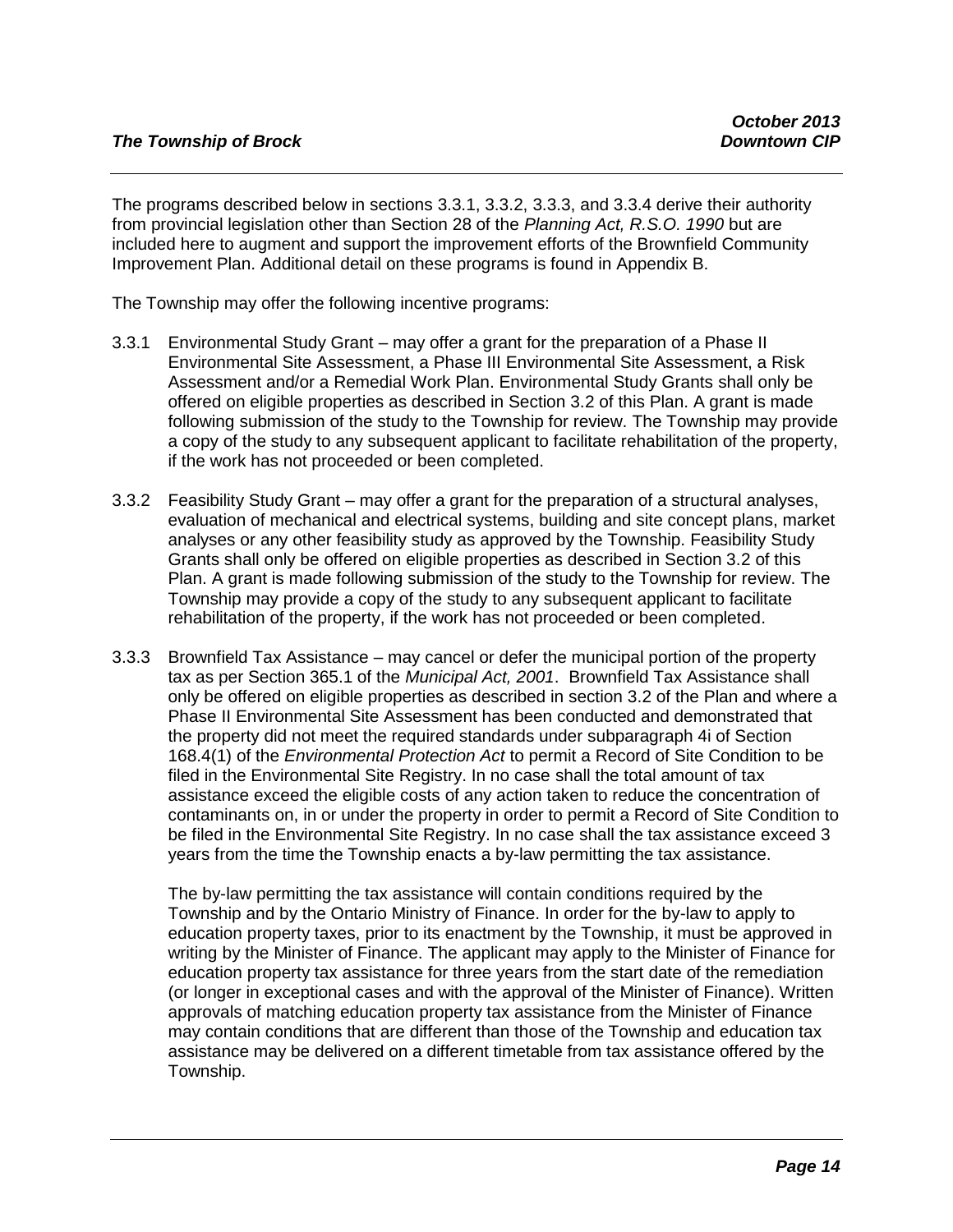- 3.3.4 Planning and Building Fees Grant Program may offer a grant equivalent to all or a portion of fees for approved rehabilitation and redevelopment work. The grant is made following successful completion of approved work.
- 3.3.5 Development Charges Grant Program may offer a grant equivalent to all or a portion of charges for approved redevelopment work. The grant is made following successful completion of approved work.
- 3.3.6 Parkland Dedication Grant Program may offer a grant equivalent to the cash-in-lieu payment made for parkland dedication pursuant to sections 42 and 51.1 of the *Planning Act, R.S.O. 1990* as amended for approved redevelopment work. A grant is made to the property owner following successful completion of approved work.
- 3.3.7 Property Tax Increment Equivalent Grant Program may offer a grant to property owners who are redeveloping buildings or lands consistent with the goals of the Plan as described in section 2.0 of the Plan and shall only be offered on eligible properties as described in section 3.2 of the Plan. The program offers a grant equivalent to the incremental increase in the municipal portion of property taxes resulting from the improvements to the property. In no case shall the total amount of the grant exceed the eligible costs of building demolition, building rehabilitation or retrofit, building expansion and new construction, constructing and/or upgrading of on-site and off-site infrastructure and site improvements as per an approved site plan. In no case shall the grant period exceed 5 years from the time the property is reassessed as a result of the improvements to the property.

#### **3.4 General Program Eligibility Requirements:**

The following eligibility requirements shall apply to all of the above programs as set forth in sections 3.1 and 3.3:

- i. The applicant must be registered owner of the property for which the application is being made or an agent authorized by the registered owner;
- ii. A property owner who is in arrears of property tax or any other municipal financial obligation is not eligible to participate in a program approved by Council;
- iii. A property owner may be required to provide a business plan for the proposed work as part of the program application;
- iv. The total value of grants and loans received for a subject property shall not exceed the total eligible costs of the work done;
- v. Grants will be made upon successful completion of the approved work and documentation of the costs associated with the work;
- vi. The Township may undertake an audit of work done and associated costs if it is deemed necessary;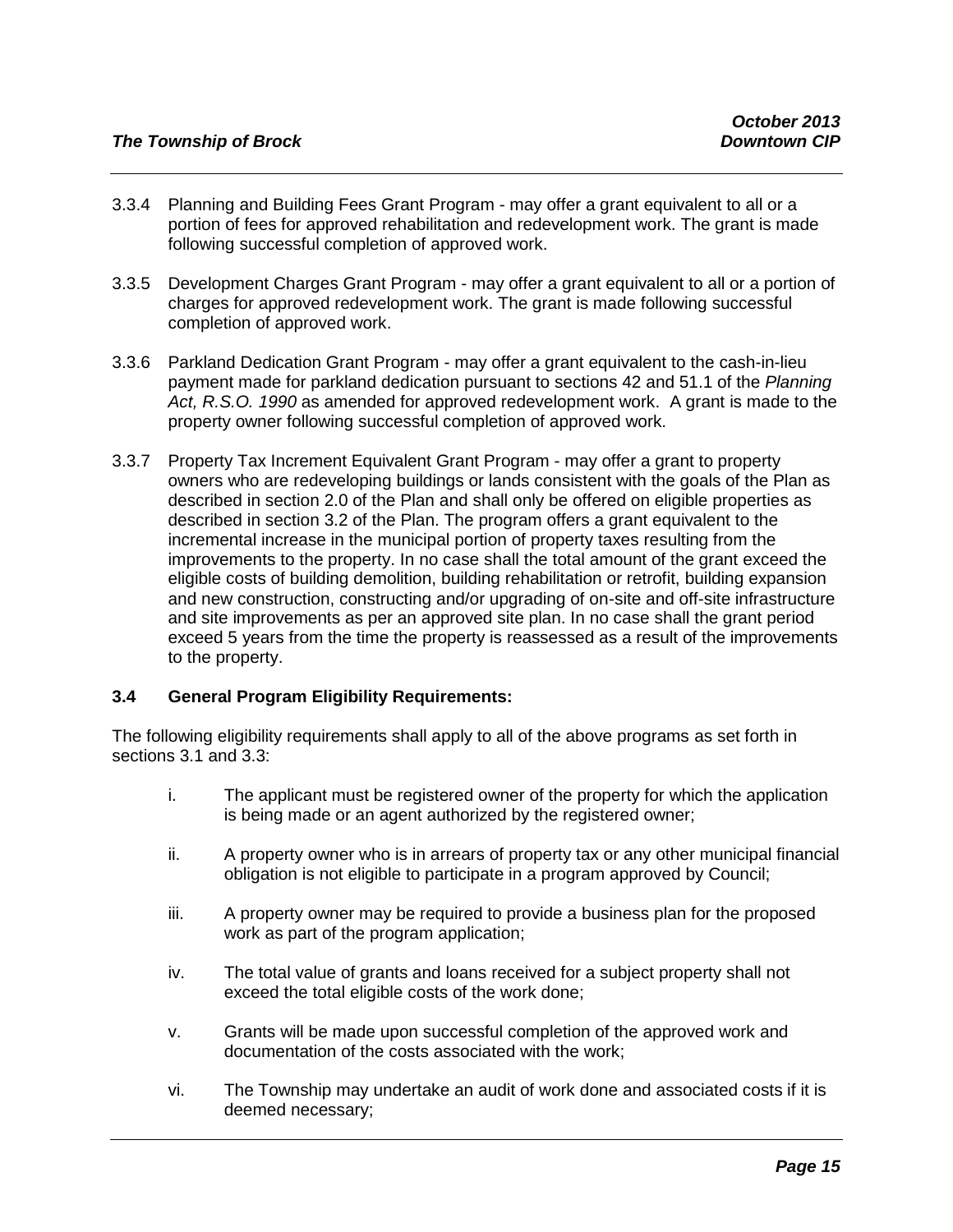- vii. An applicant shall enter into an agreement with the Township, which shall specify the terms of the grant or loan;
- viii. If a building, erected or improved with a program grant or loan, is demolished prior to the expiry of the grant or loan period, the grant or loan is forfeited and shall be recovered by the Township;
- ix. Proposed work shall conform with all municipal policies, standards and procedures including zoning, design guidelines (if any) and heritage matters and shall be subject to review and the issuance of necessary planning and development approvals and building permits pursuant to the *Ontario Building Code*;
- x. Any outstanding orders against the subject property must be satisfied prior to the grant or loan being made or be satisfied as part of the proposed work; and,
- *xi.* The Township may at any time discontinue a program; however, any participants in the program prior to its closing shall continue to receive loans or grants as approved for their property until the conclusion of their project.

#### **4.0 Implementation**

It is anticipated that the Plan will be implemented over a 10 year time period. Council may elect to extend the implementation period as it deems appropriate or necessary.

Council shall adopt a detailed implementation strategy that will, among other things, establish staff and other resources necessary for implementation of the Plan. The strategy will set out the timing for further development of the various projects and programs. The strategy will establish the means by which implementation will be monitored.

The Plan will be assessed periodically and the detailed implementation strategy may be adjusted if determined to be necessary for the successful implementation of the Plan.

Council will approve guidelines for each incentive program. The guidelines will establish the level of the assistance and will describe, in detail, such matters as eligibility requirements for applicants, application and approval processes, legal requirements, etc.

Council will establish the level of incentives offered and will, as part of its annual budget process, determine if changes in the incentive levels are necessary or warranted.

Council will conduct an annual review of the incentive programs and make adjustments as necessary for the successful implementation of the Plan.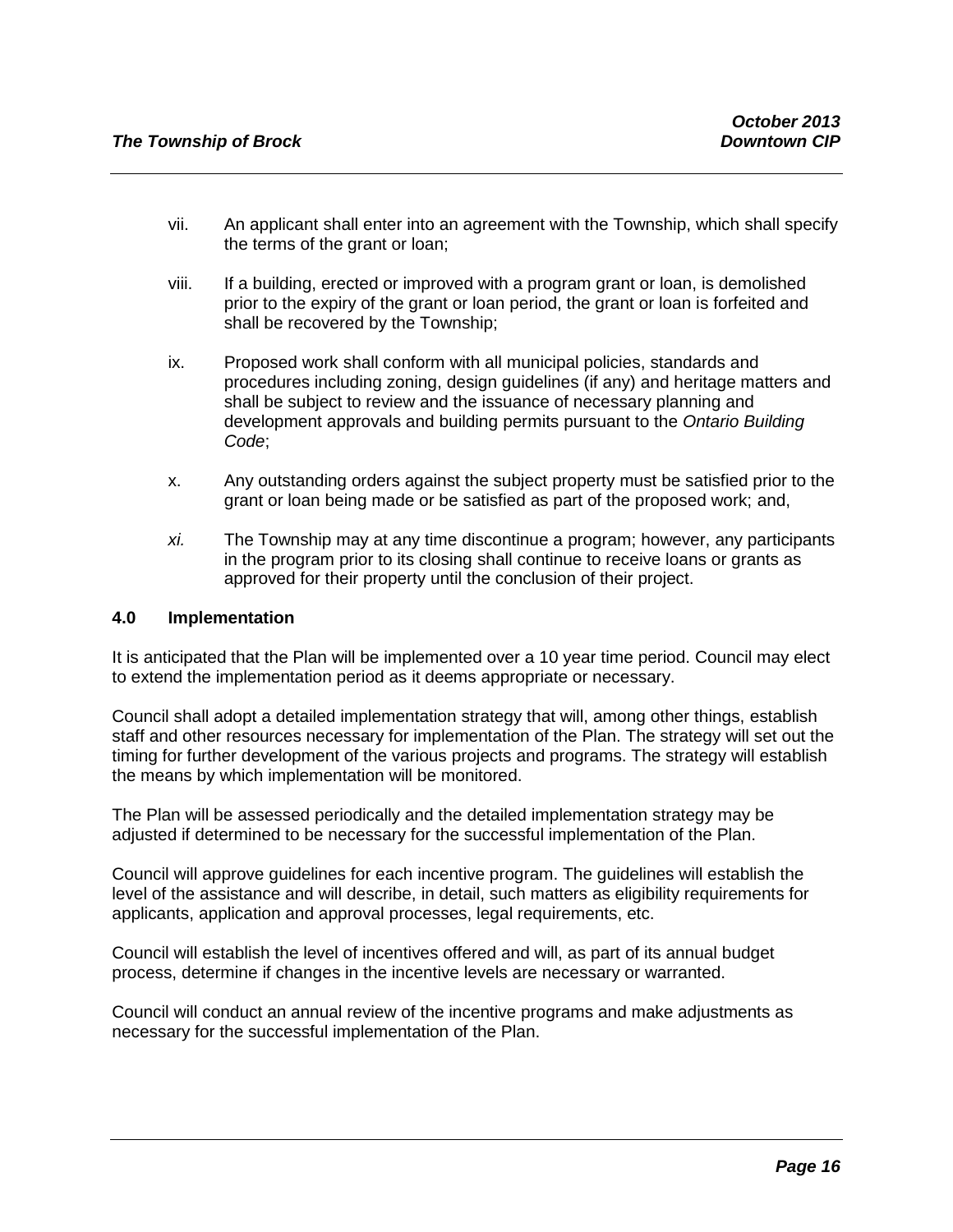## **Part C – The Appendices**

List of appendices

- Appendix A Program Details
- Appendix B Program Details (Brownfields)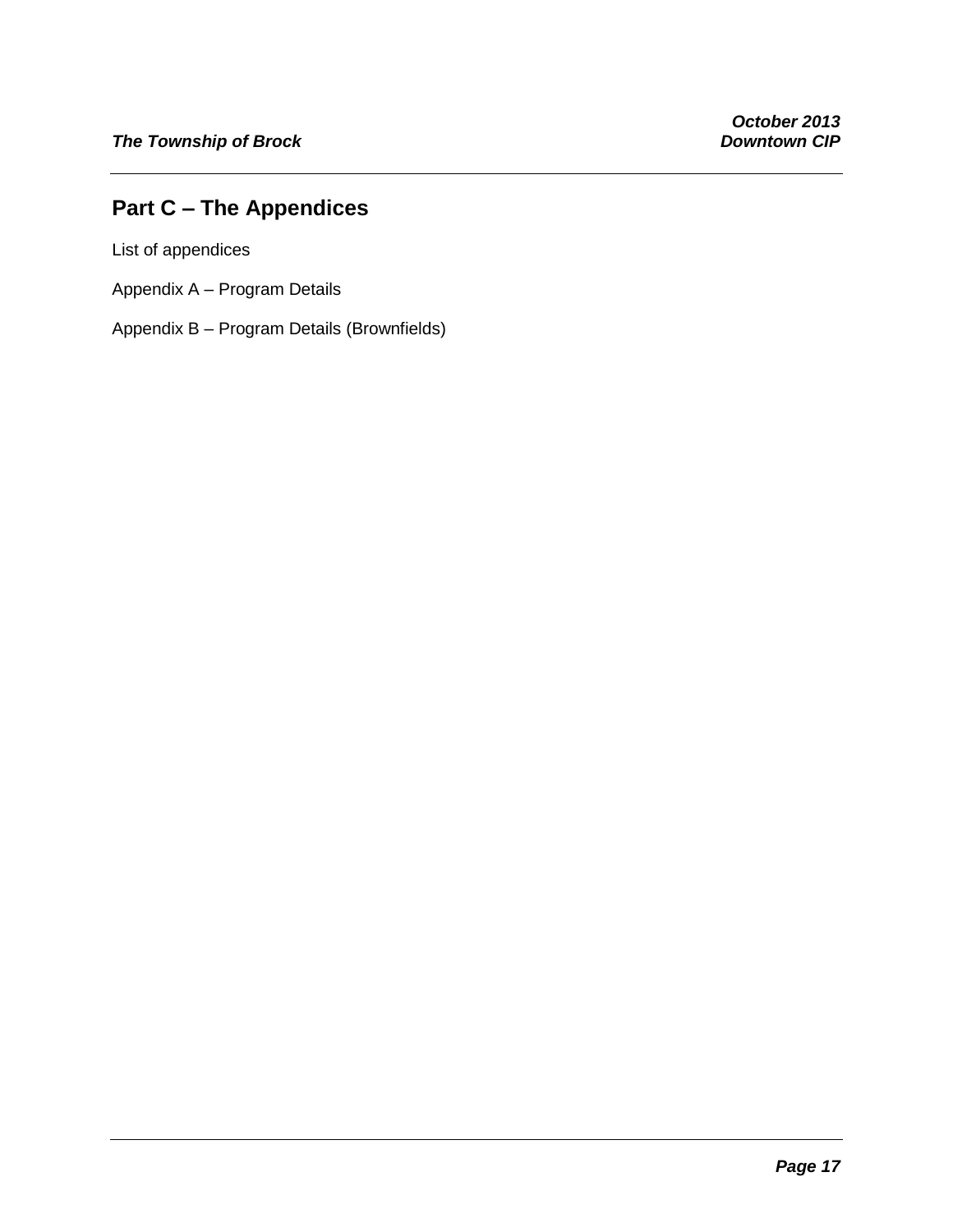### **Appendix A**

### Program Details

A project may be eligible under more than one program and receive a combination of grants.

| Program                                            | <b>Financial Incentive Level</b>                                                                                                                                                                                                                                                                                                                                                                                                                                                                                                                                                                                                                                                           |
|----------------------------------------------------|--------------------------------------------------------------------------------------------------------------------------------------------------------------------------------------------------------------------------------------------------------------------------------------------------------------------------------------------------------------------------------------------------------------------------------------------------------------------------------------------------------------------------------------------------------------------------------------------------------------------------------------------------------------------------------------------|
| <b>Forego Revenue</b>                              |                                                                                                                                                                                                                                                                                                                                                                                                                                                                                                                                                                                                                                                                                            |
| <b>Planning and Building</b><br><b>Fees Rebate</b> | Grant amount is:<br>Up to $$1000$ /fee = 100% rebate<br>\$1,001 to \$5,000/fee = $75\%$ rebate<br>\$5,001 to \$10,000/fee = 50% rebate<br>Over $$10,000$ /fee = 25% rebate<br>Grant is made within 20 working days following successful<br>$\bullet$<br>completion of approved work.<br>Eligible fees are: Official Plan Amendment, Zoning By-Law<br>Amendment, Minor Variance, Site Plan Application,<br>Demolition Permit, and Building Permit.                                                                                                                                                                                                                                          |
| <b>Development Charges</b><br><b>Rebate</b>        | Grant amount is 50% of charges.<br>$\bullet$<br>Grant is made within 20 working days following successful<br>$\bullet$<br>completion of approved work.                                                                                                                                                                                                                                                                                                                                                                                                                                                                                                                                     |
| <b>Parkland Dedication</b><br><b>Rebate</b>        | Grant amount is 50% of cash-in-lieu payment.<br>$\bullet$<br>A grant is made to the property owner within 20 working<br>$\bullet$<br>days following successful completion of approved work.                                                                                                                                                                                                                                                                                                                                                                                                                                                                                                |
| <b>Parking Standard Rebate</b>                     | Grant amount is 50% of cash-in-lieu payment.<br>$\bullet$<br>A grant is made to the property owner relating to creation of<br>$\bullet$<br>new residential units in existing commercial space within 20<br>working days following successful completion of approved<br>work.                                                                                                                                                                                                                                                                                                                                                                                                               |
| <b>Forego Tax Increase (Time Limited)</b>          |                                                                                                                                                                                                                                                                                                                                                                                                                                                                                                                                                                                                                                                                                            |
| <b>Heritage Property Tax</b><br><b>Relief</b>      | Ontario Heritage Act allows the Municipality to designate<br>$\bullet$<br>heritage buildings.<br>Municipal Act (section 365.2) allows the Municipality to<br>$\bullet$<br>enact a bylaw and offer tax relief from the municipal portion<br>of property taxes where restoration and preservation work<br>has been successfully completed. A by-law will be passed<br>by the Township describing the tax relief.<br>An "Acknowledgement and Agreement" form must be signed<br>$\bullet$<br>by the property owner at the time that the relief is approved.<br>It is anticipated that the tax relief will be time limited. If the<br>ownership of the property changes during the time period, |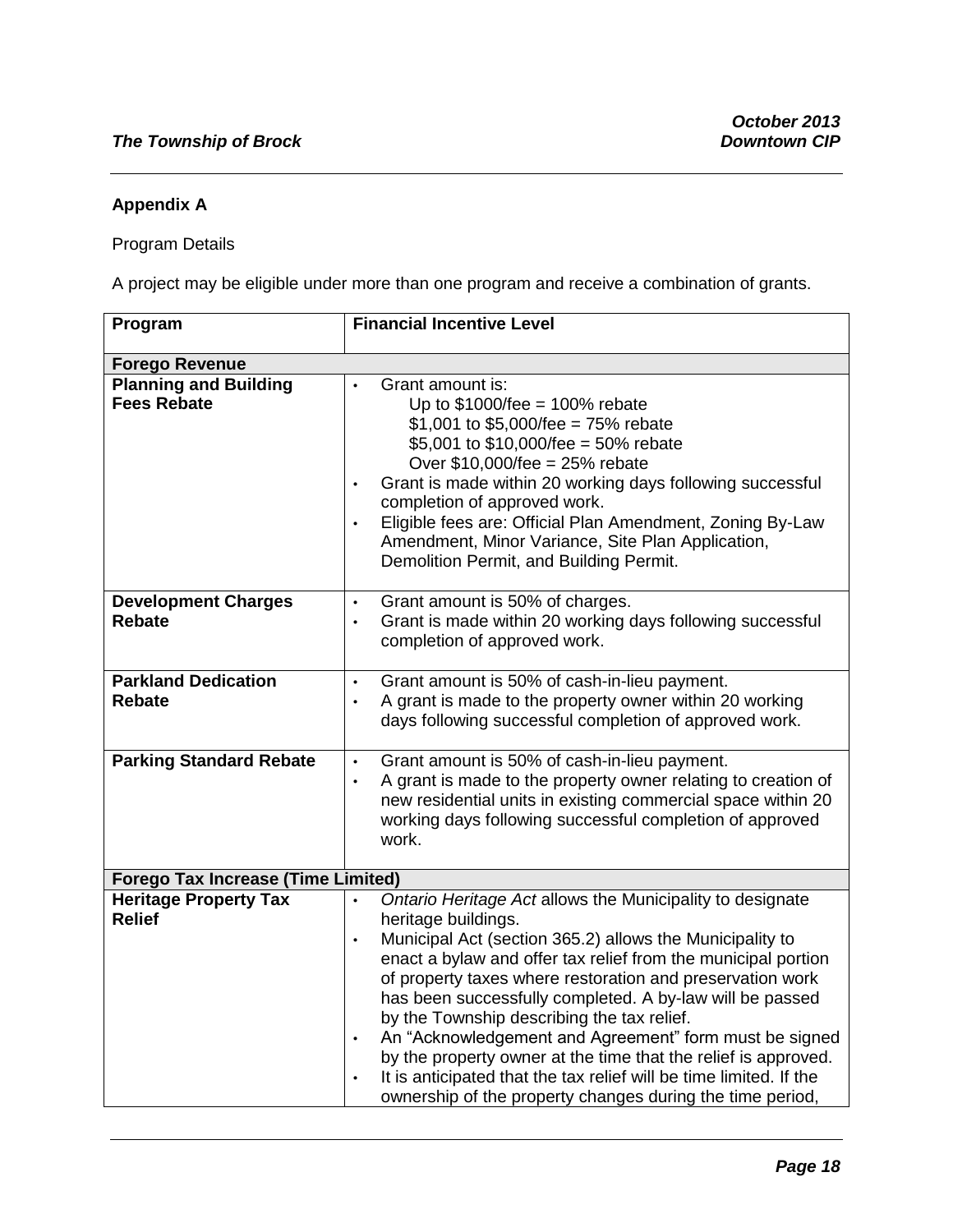|                                                          | the tax relief is immediately cancelled. The Municipality may<br>deem it appropriate to enter into an agreement with the new<br>owner for continuation of the heritage property tax relief.<br>The property cannot be demolished or any changes made<br>$\bullet$<br>that undermine the heritage designation or restoration work<br>during the relief period or the relief monies are immediately<br>forfeited and become due and payable 'as taxes' to the<br>Municipality.                                                                                                                                                                                                                                                                                                                                                                                                                                                                                                                                                                                                                                                                                                                                                                                                                   |
|----------------------------------------------------------|------------------------------------------------------------------------------------------------------------------------------------------------------------------------------------------------------------------------------------------------------------------------------------------------------------------------------------------------------------------------------------------------------------------------------------------------------------------------------------------------------------------------------------------------------------------------------------------------------------------------------------------------------------------------------------------------------------------------------------------------------------------------------------------------------------------------------------------------------------------------------------------------------------------------------------------------------------------------------------------------------------------------------------------------------------------------------------------------------------------------------------------------------------------------------------------------------------------------------------------------------------------------------------------------|
| <b>Property Tax Increment</b><br><b>Equivalent Grant</b> | Grant amount is equivalent to 100% of the increase in the<br>$\bullet$<br>municipal portion of the property taxes resulting from the<br>reassessment of the property following its redevelopment in<br>Years 1 & 2 and 50% in Years 3, 4, & 5. The reassessment<br>will be determined by MPAC and, once all appeals are<br>resolved, the value of the incremental increase will be<br>calculated to determine the grant equivalent for the term of<br>the grant.<br>The term of the grant is 5 years.<br>٠<br>Each year the Municipality pays the grant within 20 working<br>$\bullet$<br>days of the property owner paying the property taxes in full.<br>An "Acknowledgement and Agreement" form must be signed<br>$\bullet$<br>by the property owner at the time that the grant is approved.<br>If the ownership of the property changes during the 5-year<br>$\bullet$<br>period, the grant is immediately cancelled. The Municipality<br>may deem it appropriate to enter into an agreement with the<br>new owner for continuation of the grant.<br>The property cannot be demolished or any changes made<br>٠<br>that undermine the approved work during the grant period or<br>the grant monies are immediately forfeited and become due<br>and payable 'as taxes' to the Municipality. |
| <b>Make Public Investment</b>                            |                                                                                                                                                                                                                                                                                                                                                                                                                                                                                                                                                                                                                                                                                                                                                                                                                                                                                                                                                                                                                                                                                                                                                                                                                                                                                                |
| <b>Commercial Façade</b><br>Improvement                  | Grant amount is 50% of construction cost to a maximum of<br>\$4,000. per façade.<br>An additional grant of \$2,000. (at 50% of construction costs)<br>$\bullet$<br>is available for a heritage-designated building or a building<br>of architectural significance as listed by the Municipality.<br>The maximum grant per property/application is \$10,000.<br>$\bullet$<br>Side improvements are eligible if the public view of the<br>$\bullet$<br>façade is significant.<br>The grant shall be paid to the property owner within 20<br>$\bullet$<br>working days following successful completion of the<br>approved work.<br>The property owner must sign an "Acknowledgement and<br>$\bullet$<br>Agreement" form at the time that the grant is approved.                                                                                                                                                                                                                                                                                                                                                                                                                                                                                                                                   |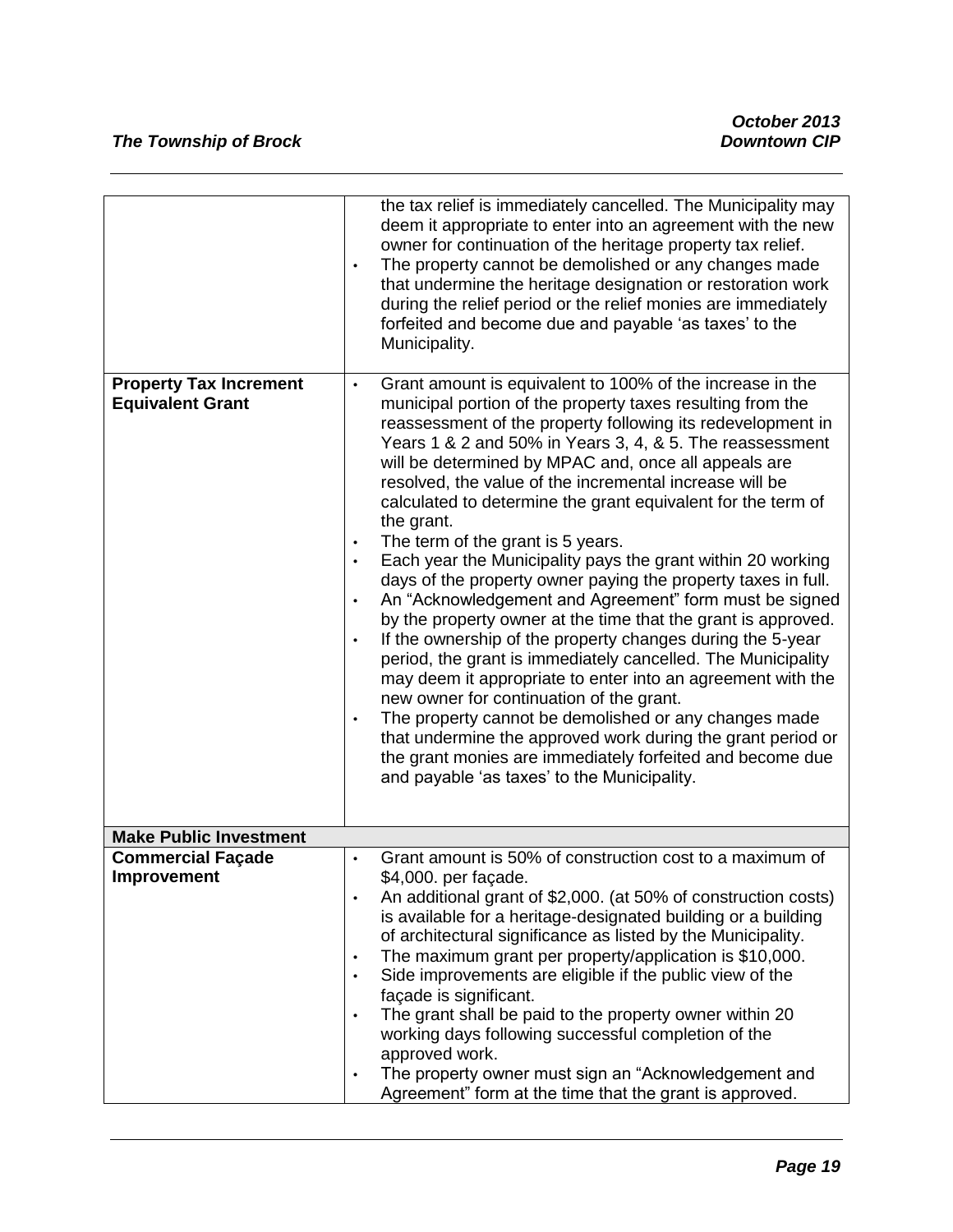| undermine the approved work during a 5-year period<br>following the grant or the grant monies are immediately<br>forfeited and become due and payable 'as taxes' to the<br>Municipality.<br><b>Residential Conversion</b><br>Grant amount is 50% of construction cost to a maximum of<br>$\bullet$<br>and Rehabilitation<br>\$4,000 per residential unit.<br>The maximum grant per property/application is \$8,000.<br>$\bullet$<br>The grant shall be paid to the property owner within 20<br>$\bullet$<br>working days following successful completion of the<br>approved work.<br>The property owner must sign an "Acknowledgement and<br>$\bullet$<br>Agreement" form at the time that the grant is approved.<br>Property cannot be demolished or any changes made that<br>$\bullet$<br>undermine the approved work during a 5-year period<br>following the grant or the grant monies are immediately<br>forfeited and become due and payable 'as taxes' to the<br>Municipality.<br><b>Design Studies</b><br>$\bullet$<br>to a maximum of \$1,000 per application.<br>Grants to property owners for preparation of design studies<br>$\bullet$<br>safety and building code audits; and/or, energy ('green')<br>audits. The design study must be consistent with design<br>guidelines approved by the Municipality.<br>At least three (3) quotes must be obtained from qualified<br>$\bullet$<br>professionals for the study and be provided as part of the<br>application.<br>$\bullet$ |                                                                                                                                                                                                                                                                                                                          |
|---------------------------------------------------------------------------------------------------------------------------------------------------------------------------------------------------------------------------------------------------------------------------------------------------------------------------------------------------------------------------------------------------------------------------------------------------------------------------------------------------------------------------------------------------------------------------------------------------------------------------------------------------------------------------------------------------------------------------------------------------------------------------------------------------------------------------------------------------------------------------------------------------------------------------------------------------------------------------------------------------------------------------------------------------------------------------------------------------------------------------------------------------------------------------------------------------------------------------------------------------------------------------------------------------------------------------------------------------------------------------------------------------------------------------------------------------------------------------------------------|--------------------------------------------------------------------------------------------------------------------------------------------------------------------------------------------------------------------------------------------------------------------------------------------------------------------------|
|                                                                                                                                                                                                                                                                                                                                                                                                                                                                                                                                                                                                                                                                                                                                                                                                                                                                                                                                                                                                                                                                                                                                                                                                                                                                                                                                                                                                                                                                                             | Property cannot be demolished or any changes made that<br>$\bullet$                                                                                                                                                                                                                                                      |
|                                                                                                                                                                                                                                                                                                                                                                                                                                                                                                                                                                                                                                                                                                                                                                                                                                                                                                                                                                                                                                                                                                                                                                                                                                                                                                                                                                                                                                                                                             |                                                                                                                                                                                                                                                                                                                          |
| otherwise justified.<br>The grant shall be paid to the property owner within 20<br>$\bullet$<br>working days following successful completion of the<br>approved work.<br>The Municipality shall receive a copy of the design study<br>$\bullet$<br>and may provide the study to any subsequent owner of the<br>property to facilitate improvement of the property.                                                                                                                                                                                                                                                                                                                                                                                                                                                                                                                                                                                                                                                                                                                                                                                                                                                                                                                                                                                                                                                                                                                          | Grant amount is 50% of cost of professional design services<br>for: heritage restoration and architectural preservation work;<br>It is assumed that the lowest quote shall be accepted unless<br>An "Acknowledgement and Agreement" form must be signed<br>by the property owner at the time that the grant is approved. |
| <b>Project Feasibility Studies</b><br>Grant amount is 50% of cost of professional services to a<br>$\bullet$<br>maximum of \$1,000 per application.<br>Grants to property owners for preparation of design studies<br>$\bullet$<br>for: market/export analyses; marketing strategies; labour<br>and training requirements; productivity studies; or, other                                                                                                                                                                                                                                                                                                                                                                                                                                                                                                                                                                                                                                                                                                                                                                                                                                                                                                                                                                                                                                                                                                                                  |                                                                                                                                                                                                                                                                                                                          |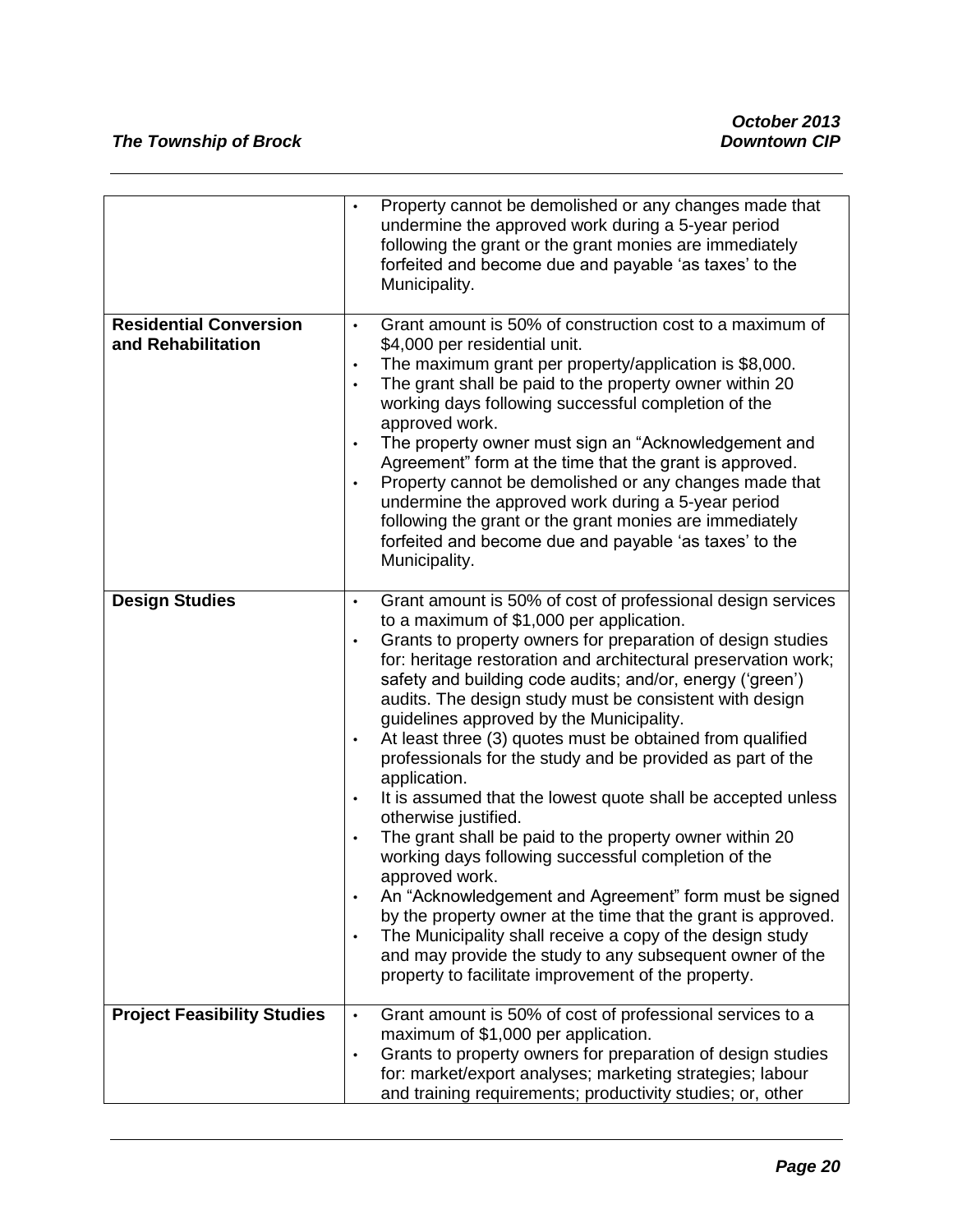| studies as approved by the Township. The feasibility study<br>must support a small business start-up, business expansion,<br>or new product development in one or more of the creative<br>business clusters.<br>At least three (3) quotes must be obtained from qualified<br>$\bullet$<br>professionals for the study and be provided as part of the<br>application.<br>It is assumed that the lowest quote shall be accepted unless<br>otherwise justified. |
|--------------------------------------------------------------------------------------------------------------------------------------------------------------------------------------------------------------------------------------------------------------------------------------------------------------------------------------------------------------------------------------------------------------------------------------------------------------|
| The grant shall be paid to the property owner within 20<br>working days following successful completion of the<br>approved work.                                                                                                                                                                                                                                                                                                                             |
| An "Acknowledgement and Agreement" form must be signed<br>by the property owner at the time that the grant is approved.<br>The Municipality shall receive a copy of the study and if the<br>$\bullet$<br>business owner does not implement the feasibility study, the<br>Township may make the findings of the study available to<br>others with the exception of any proprietary data specific to                                                           |
| the applicant.                                                                                                                                                                                                                                                                                                                                                                                                                                               |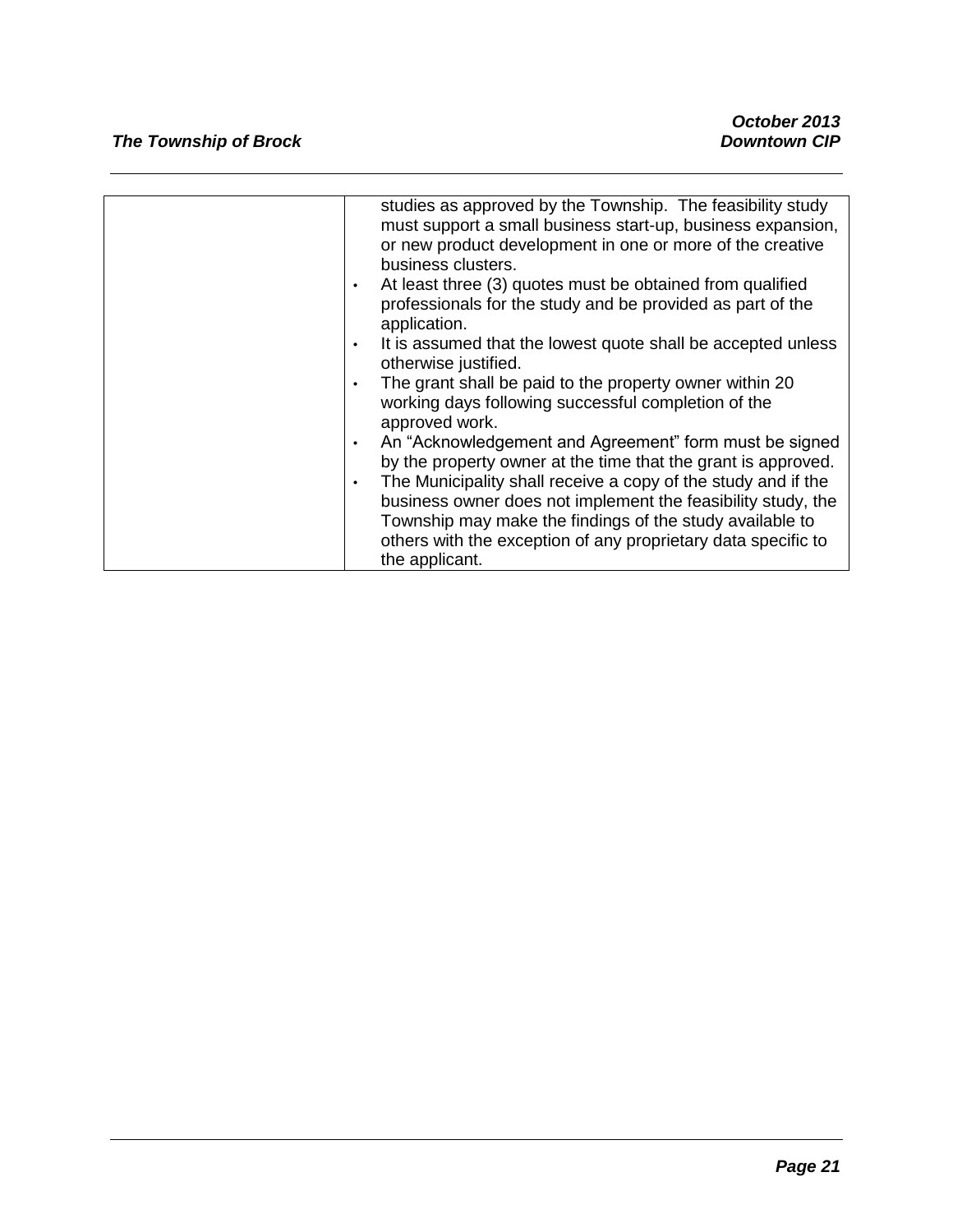#### **Appendix B**

Program Details (Brownfields)

| <b>Phase of Work</b>        | <b>Related Programs</b>                                                                                        |
|-----------------------------|----------------------------------------------------------------------------------------------------------------|
| <b>Application Phase</b>    | <b>Environmental Study Grant</b><br><b>Feasibility Study Grant</b>                                             |
| <b>Rehabilitation Phase</b> | <b>Brownfield Tax Assistance</b>                                                                               |
| Development Phase           | <b>Planning and Building Fees Rebate</b><br>Development Charges Rebate<br><b>Parkland Dedication Exemption</b> |
| Occupancy Phase             | Property Tax Increment Equivalent Grant                                                                        |

#### **Environmental Study Grant Program**

To be eligible to apply for an Environmental Study Grant, a Phase I Environmental Site Assessment (ESA) must have been completed on the property or project area and must show that the property or project area is suspected of environmental contamination.

The Environmental Study Grant will provide a grant of 50% of the actual cost of an eligible study to a maximum of \$5,000 per study for up to one study per eligible property or project area.

Eligible studies include: Phase II ESA, Phase III ESA and a Risk Assessment Plan. Studies must be completed by a qualified person. Eligible properties or project areas are those lands with potential for reuse and redevelopment. A description of the planned redevelopment must accompany the application.

Pre-application consultation with municipal staff is required. Review and evaluation of an application and supporting materials will be completed by municipal staff and a decision on eligibility under the program and approval of a program grant will be made by Council.

A grant is made following submission of the study (one hard copy and one electronic copy) to the Township for review. An invoice from the qualified person who has completed the study must accompany the study. The study must fulfill the study requirements as described in the application and applicable provincial regulations.

The Township may provide a copy of the study to any subsequent applicant to facilitate rehabilitation of the property, if the work has not proceeded or been completed.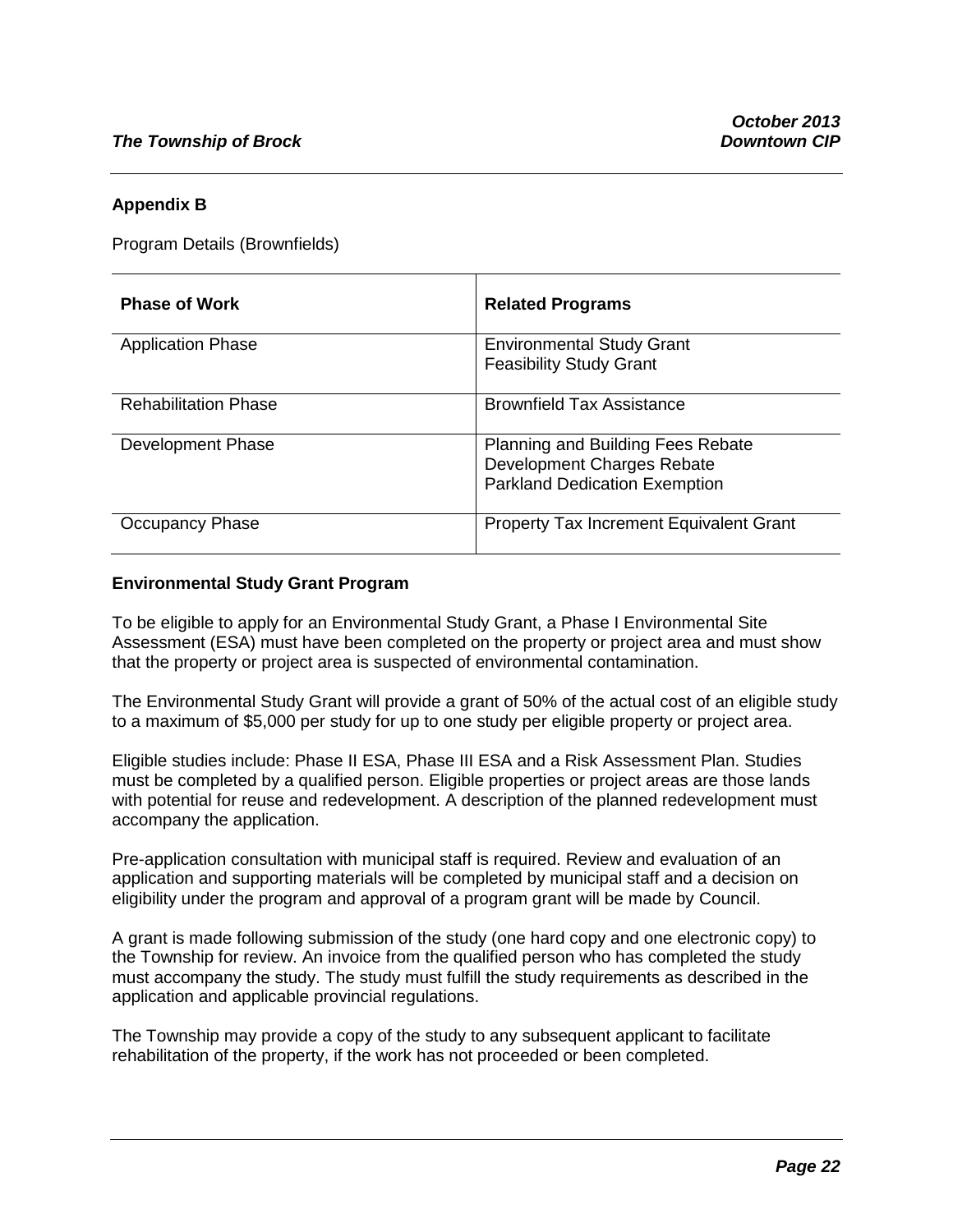#### **Feasibility Study Grant Program**

The purpose of a Feasibility Study is to promote greater understanding with respect to the potential for reuse and redevelopment of the site and the associated costs.

The Feasibility Study Grant Program will provide a grant of 50% of the actual cost of an eligible study to a maximum of \$5,000 per study for up to one study per eligible property or project area.

Eligible studies include: evaluation of the structural soundness of buildings and/or structures and their mechanical and electrical systems; concept plans for the property or project area; market analyses; and, any other feasibility study as approved by the Township. Eligible properties or project areas are those lands with potential for reuse and redevelopment. A description of the planned redevelopment must accompany the application.

Pre-application consultation with municipal staff is required. Review and evaluation of an application and supporting materials will be done by municipal staff and a decision on eligibility under the program and approval of a program grant will be made by Council.

A grant is made following submission of the study (one hard copy and one electronic copy) to the Township for review. An invoice from the person (consultant) who has completed the study must accompany the study. The study must fulfill the study requirements as described in the application.

The Township may provide a copy of the study to any subsequent applicant to facilitate rehabilitation of the property, if the work has not proceeded or been completed.

#### **Brownfield Tax Assistance Program**

To be eligible to apply for Brownfield Tax Assistance, a Phase II Environmental Site Assessment (ESA) must have been completed on the property or project area. This program applies only to properties requiring environmental rehabilitation and implementation of a remedial work plan and/or risk management plan.

The Brownfield Tax Assistance Program will cancel the local Township's portion of the property taxes on an eligible property or project area where a remedial work plan and/or risk management plan is being implemented.

In no case shall the total amount of tax assistance exceed the eligible costs. The eligible costs include:

- i. Any action taken to reduce the concentration of contaminants on, in or under the property in order to permit a Record of Site Condition to be filed in the Environmental Site Registry.
- ii. Placing clean fill and grading as per a site plan.
- iii. Installing environmental and/or engineering controls/works as specified in the remedial work plan and/or risk management plan.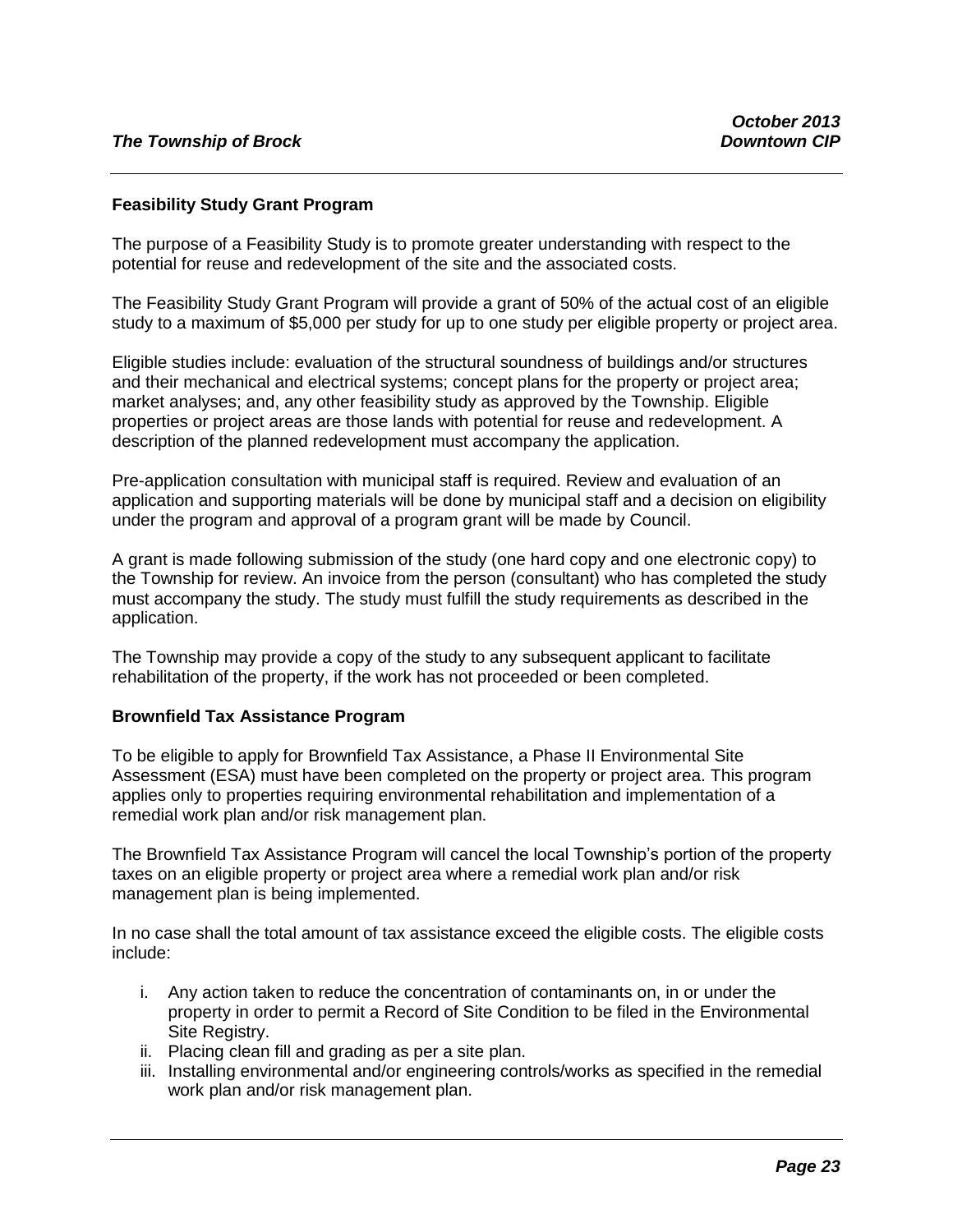- iv. Monitoring, maintaining and operating environmental and engineering controls/works as specified in the remedial work plan and/or risk management plan.
- v. Environmental insurance premiums.

In no case shall the tax assistance exceed 3 years from the time the Township enacts a by-law permitting the tax assistance.

The by-law permitting the tax assistance shall contain conditions required by the Township and by the Ontario Ministry of Finance.

In order for the by-law to apply to education property taxes, prior to its enactment by the Township, it must be approved in writing by the Minister of Finance. The applicant may apply to the Minister of Finance for education property tax assistance for three years from the start date of the remediation (or longer in exceptional cases and with the approval of the Minister of Finance). Written approvals of matching education property tax assistance from the Minister of Finance may contain conditions that are different than those of the Township and education tax assistance may be delivered on a different timetable from tax assistance offered by the Township.

Pre-application consultation with municipal staff is required. An application must include:

- i. All necessary environmental studies and remedial work plan and/or risk management plan, which have been prepared by a qualified person, for the environmental rehabilitation of the property or project area.
- ii. Cost estimates for all eligible work.
- iii. Concept plans, feasibility studies and/or a business plan pertaining to the reuse and redevelopment of the property or project area may be requested by the Township.

Review and evaluation of an application and supporting materials will be completed by municipal staff and a decision on eligibility under the program will be made by Council. As a condition of the approval, the applicant must enter into an agreement with the Township that specifies the term, duration and default provisions of the tax assistance. Should the applicant default on any of the provisions of the agreement, the tax assistance provided to date plus interest shall become payable to the Township.

When all environmental rehabilitation work has been completed, the applicant shall file in the Environmental Site Registry, a Record of Site Condition for the property signed by a qualified person and the applicant shall submit to the Township proof that the Record has been acknowledged by the Ministry of the Environment.

#### **Rebates and Exemptions Programs**

| <b>Planning and Building Fees</b> | Grant amount is:                        |
|-----------------------------------|-----------------------------------------|
| <b>Rebate</b>                     | Up to $$1000$ /fee = 100% rebate        |
|                                   | \$1,001 to \$5,000/fee = $75\%$ rebate  |
|                                   | \$5,001 to \$10,000/fee = $50\%$ rebate |